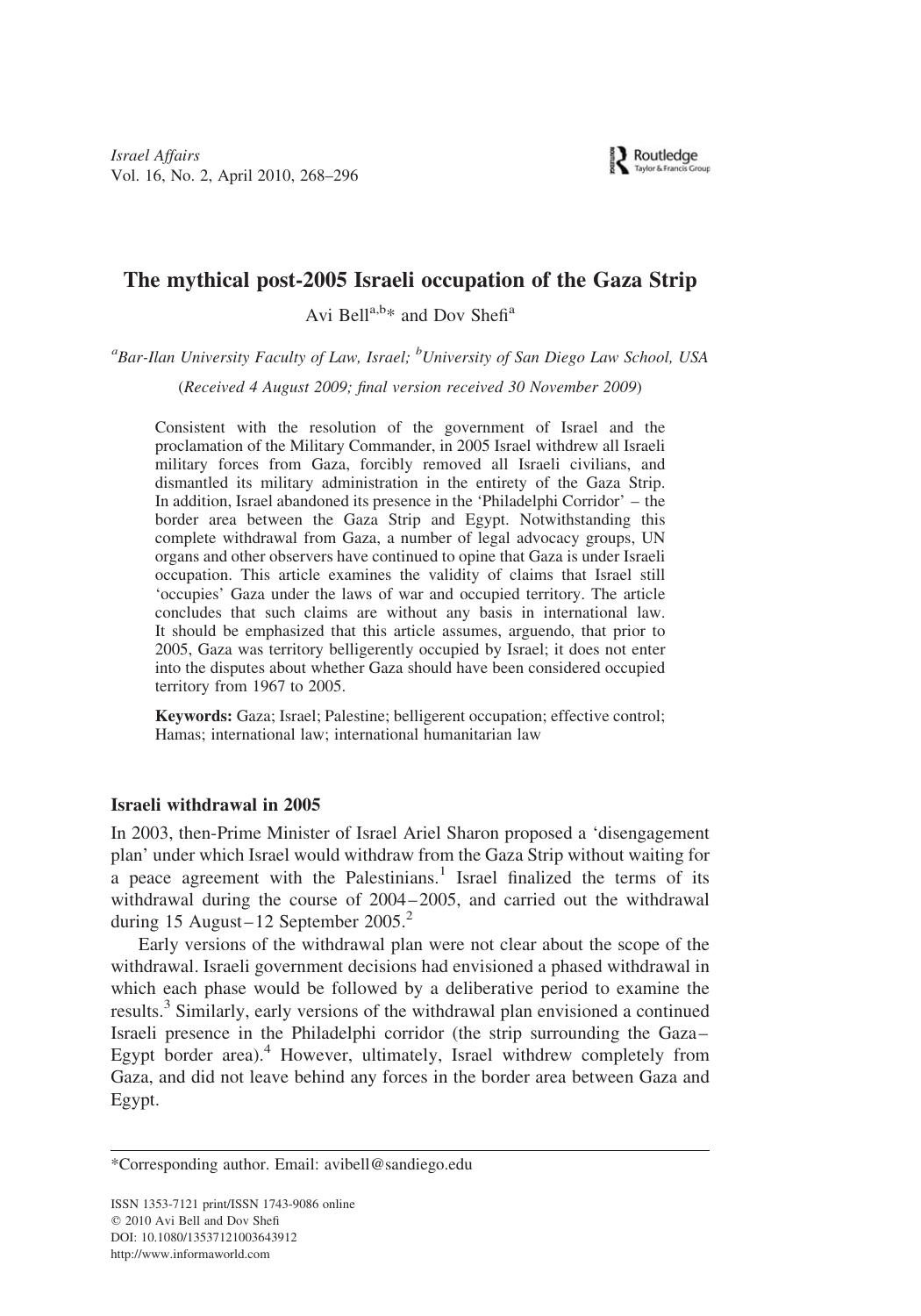On 11 September 2005, as the last forces were leaving Gaza, the Government of Israel adopted the following resolution:

Resolution 4235 of the Government of Israel in re Conclusion of the Israeli presence in Gaza Strip and in 'Philadelphi Corridor' of 11.9.03

[The government] decides (unanimously), to end the Israeli presence in the Gaza Strip and in 'Philadelphi Corridor' as follows. In accordance with Government resolution 1996 of 6.6.2004 re the Disengagement Plan, the IDF will withdraw its forces from the territory of the Gaza Strip, including from the area of the border between the Gaza Strip and Egypt ('Philadelphi Corridor').

Withdrawal of the forces will be executed according to a timetable to be fixed by the Defense Establishment, taking into consideration operational needs in the area.

Upon withdrawal of IDF forces from these territories, responsibility for them will be transferred to the Palestinian authorities and the Military Government in the Gaza Strip area will end. The Defense Establishment, in coordination with the Justice Ministry, will take the necessary measures in order to formally annul the Military Government.<sup>5</sup>

One day later, on 12 September 2005, the Military Commander of the Gaza Strip issued a proclamation ending Military Government in Gaza, as follows:

- 1. In accordance with the resolution of the Government of Israel of September 11, 2005 the forces of IDF left the areas of Gaza Strip and transferred the control of these areas to the Palestinian Council.
- 2. From the end of this day, the Military Government in Gaza Strip has ended. Major General Dan Harel, Commander of IDF forces in Gaza Strip, September 12, 2005.<sup>6</sup>

And, indeed, on 12 September 2005, after the army completed its eviction of all Israeli civilians, the last Israeli soldier left Gaza.<sup>7</sup>

Upon the Israeli withdrawal, Gaza had six land border crossings: one (Rafah) along its border with Egypt, and five (Erez, Sufa, Kerem Shalom, Nahal Oz and Karni) along the border with Israel. On 20 September 2005, the Israeli Ministry of Interior classified the five Gaza–Israel crossings as 'border stations' marking international ports of entry into and exit from Israel. $8$  As the Rafah border was under Egyptian–Palestinian control, the Interior Ministry did not make any decisions regarding the status of Rafah. As Israel had completely withdrawn from Gaza, it maintained soldiers only on the Israel side of Israel–Gaza border crossings, and it had no personnel stationed anywhere in the Rafah border crossing, or, indeed, anywhere along the Egypt–Gaza border.

On 15 November 2005, Israel and the Palestinian Authority reached two agreements regarding the border controls of Gaza: the Agreement on Movement and Access, and the Agreed Principles for Rafah Crossing.<sup>9</sup> Israel agreed not to interfere with the operation of a to-be-constructed Gazan seaport, subject to security agreements. Israel also agreed to discuss security arrangements and other issues related to the operation of a Gazan airport.<sup>10</sup> However, security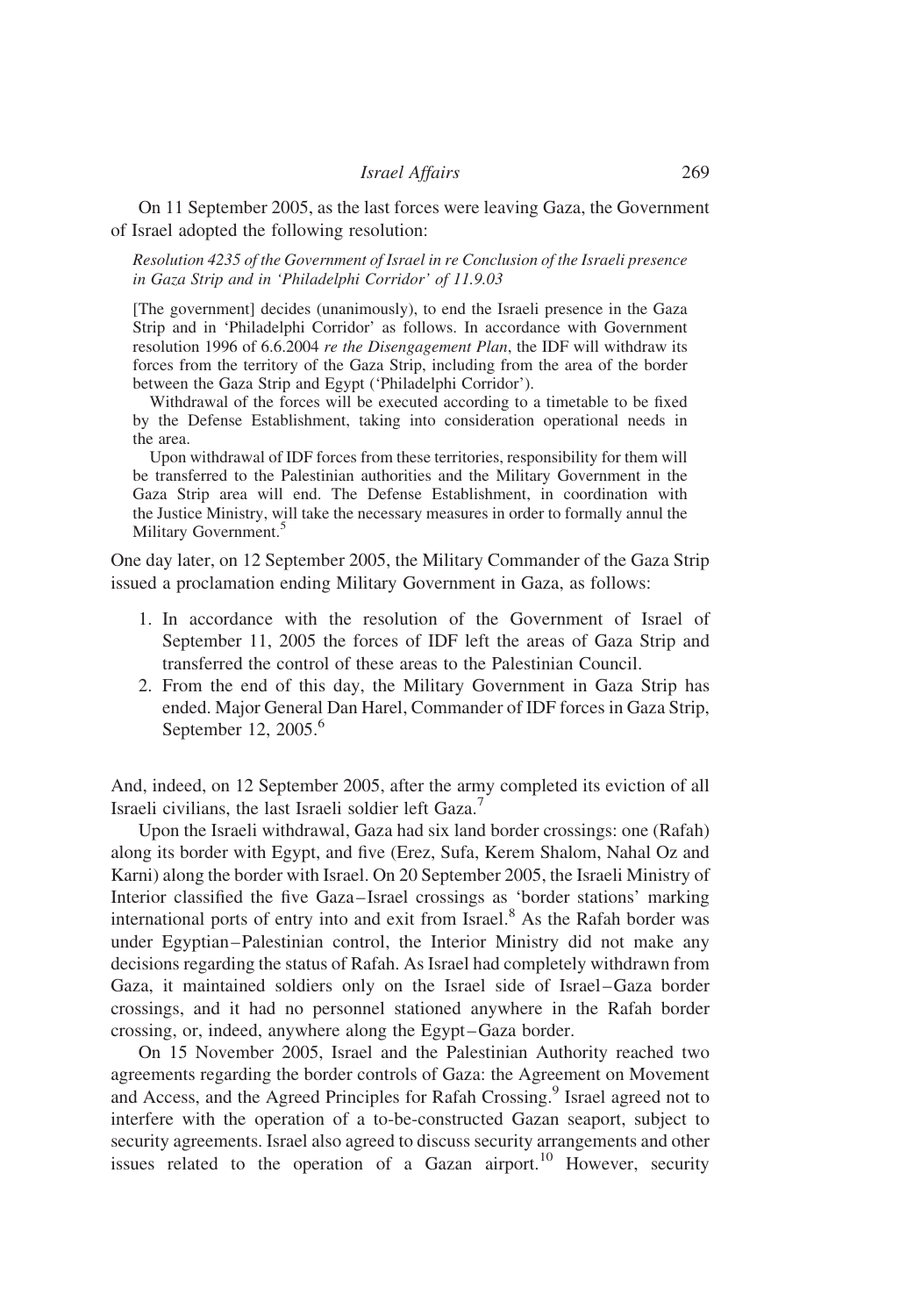arrangements were never concluded, and Israel continues to patrol the coastal waters and airspace of Gaza. No international seaports or airports are currently operational in Gaza, and Israel blocks most international maritime travel to and from local Gazan seaports.<sup>11</sup>

The 15 November agreements also established security provisions for the Egyptian–Palestinian border crossing in Rafah. According to the agreements, security for the Rafah border crossing was to be overseen by European observers, and the Palestinians were to take various steps including 'prevent[ing] the movement of weapons and explosives'. Israel was also permitted a live video feed and the right to object to person crossings, with ultimate authority to rest with the Palestinian Authority.<sup>12</sup> In the wake of Hamas' takeover of Gaza, European observers fled their posts.<sup>13</sup> Egypt has of its own accord often kept the Rafah crossing closed,<sup>14</sup> although it has repeatedly opened it up for passage for civilians<sup>15</sup> and for Hamas terrorists.<sup>16</sup> Israel continues to have no presence at the Rafah crossing.<sup>17</sup>

The Palestinians, first under Fatah-dominated Palestinian Authority rule and now under Hamas, control access to the Gazan side of border crossings and they have used this control to limit the travel of political opponents,<sup>18</sup> and to impose exit permit limitations.<sup>19</sup>

# Since the Israeli withdrawal

Shortly after the Israeli withdrawal, the Palestinian terrorist group Hamas took control of the Gaza Strip. In elections on 25 January 2006, approximately four and a half months after the withdrawal from Gaza, Hamas won 74 of 132 seats in the Palestinian Authority legislature.<sup>20</sup> Hamas' victory included receipt of the majority of votes cast in the Gaza Strip.<sup>21</sup> On 29 March 2006, Hamas' Ismail Haniya was sworn in as prime minister by Palestinian President Mahmoud Abbas.<sup>22</sup> A Hamas government held power for approximately a year until Hamas reached a unity agreement with its rival organization Fatah.<sup>23</sup> Fatah and Hamas then ruled jointly from March to June  $2007<sup>24</sup>$  In June 2007 Hamas took sole power in Gaza by force of arms; it has held power in Gaza since then.<sup>25</sup>

Naturally, the election of Hamas affected the likelihood of successful negotiation of security agreements regarding Gaza. Hamas is an organization chartered in 1988 with the explicit aim of destroying Israel and waging war against the Jewish people.<sup>26</sup> The charter specifies that Jews are duplicitous and evil, and that Jews must ultimately be annihilated on judgement day.<sup>27</sup> In addition, the charter rejects all negotiation, specifying that 'so-called peaceful solutions' contradict the principles of Hamas and there is 'no solution for the Palestinian question except through Jihad'.<sup>28</sup> In the wake of its election victory, Hamas reiterated its aims, rejecting any possibility of peace with Israel.<sup>29</sup> Throughout its history Hamas has also utilized terrorism against Israel as a tactic for achieving its aims. Hamas has carried out numerous suicide bombings, rocket attacks and other murderous strikes against civilian Jewish Israeli targets.30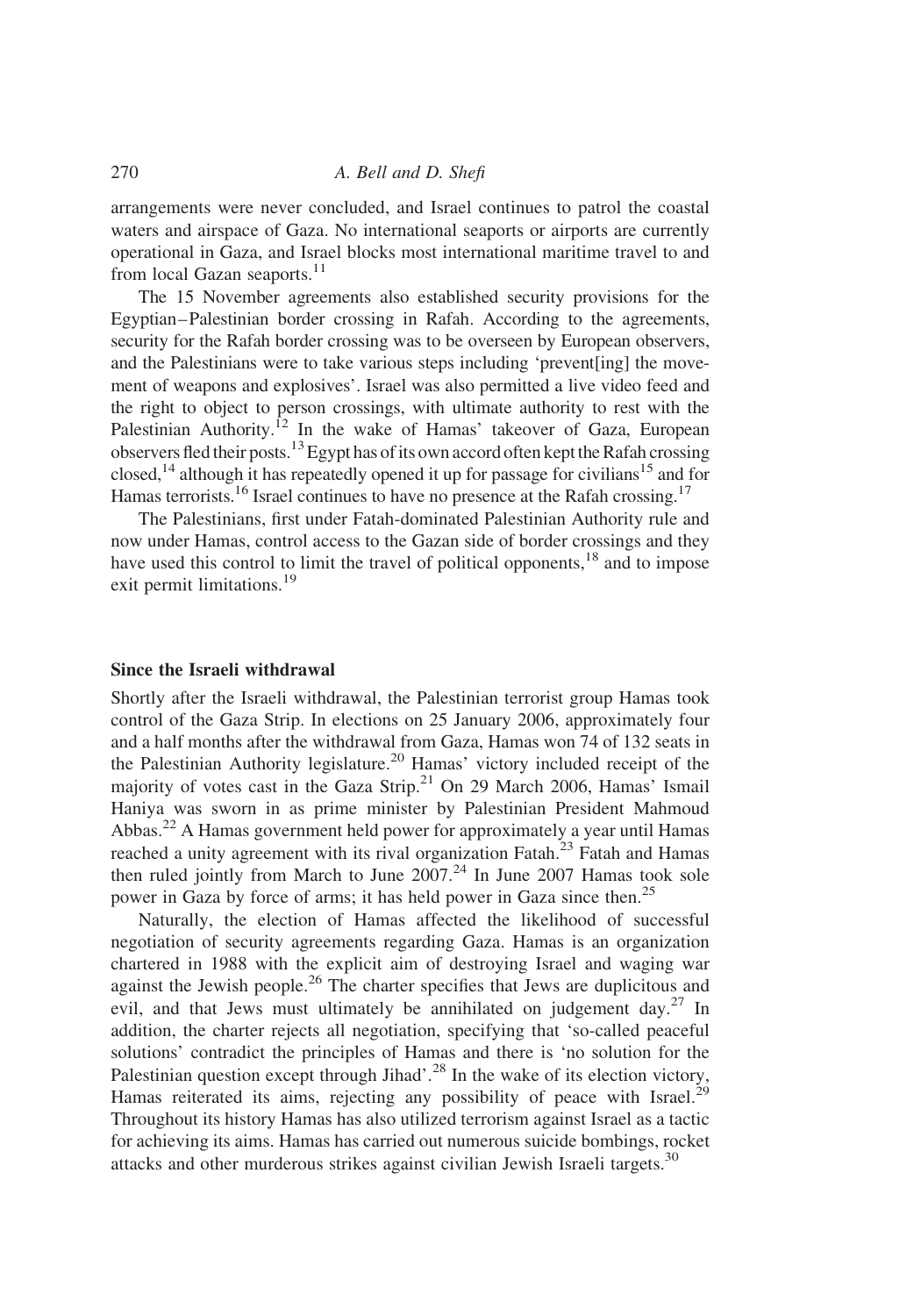In the years since the Israeli withdrawal, Palestinian forces in Gaza have continued to attack Israel. Most of these attacks have been rocket and mortar strikes on Israeli civilians (an average of more than two per day),  $31$  but Palestinians have also carried out sniper attacks and armed incursions into Israeli territory, the most famous of which was a raid on an Israeli position near Kerem Shalom on 25 June 2006, in which the assailants killed two Israeli soldiers and kidnapped a third – Gilad Shalit, who was thereafter held hostage.<sup>32</sup> As a result of the Palestinian attacks, Israel has engaged in occasional counterstrikes, some involving infantry and armoured incursions into Gaza, but more generally by means of targeted airstrikes.<sup>33</sup> In addition, Israel launched two major military operations against Palestinian forces: Operation Summer Rains in June 2006 in response to the Gilad Shalit kidnapping,  $34$  and Operation Cast Lead in December 2008<sup>35</sup> in response to Palestinian rocket and mortar attacks launched after Hamas ended an Israeli–Palestinian ceasefire and launched a series of attacks on Israeli civilians, in what Hamas called 'Operation Oil Stain'.<sup>36</sup>

Notwithstanding the constant attacks on Israelis from Gaza, Israel has not returned any permanent military or civilian presence to Gaza.

In addition, notwithstanding the Palestinian attacks from Gaza, Israel has continued to provide a variety of goods and services to the Palestinian civilian population in Gaza. Israel provides electricity, fuel, food and other humanitarian services, and it permits numerous Gazans to enter Israel for medical care.<sup>37</sup> Israel does not receive full payment for these goods and services; some are paid for by third parties.

#### The laws of occupation

To evaluate the status of Gaza since 2005, it is necessary to acquaint ourselves with the laws of belligerent occupation. The laws of occupation are outlined in two major treaties: the Fourth Geneva Convention of  $1949<sup>38</sup>$  and the Regulations attached to the Fourth Hague Convention of 1907.<sup>39</sup>

Territory is considered occupied when the armed forces of one state take control of the territory of another state without permission.<sup>40</sup> According to the Fourth Geneva Convention, the occupation continues so long as the occupying state 'exercises the functions of government in such [occupied] territory'.<sup>41</sup> The Hague Regulations state this rule more broadly: territory is occupied for so long as the occupying forces have 'established and can ... exercise' their authority.<sup>42</sup>

Legal authorities generally summarize these rules together as stating that occupations begin with the consolidation of 'effective control' by the occupier and end when occupying forces no longer maintain 'effective control' over the territory.<sup>43</sup> In the words of Yoram Dinstein, 'effective control is a *conditio sine* qua non of belligerent occupation'.<sup>44</sup>

As the tribunal at Dijon found in the 1945 trial of Carl Bauer, Ernst Schrameck and Herbert Falten, the mere presence of forces in territory is not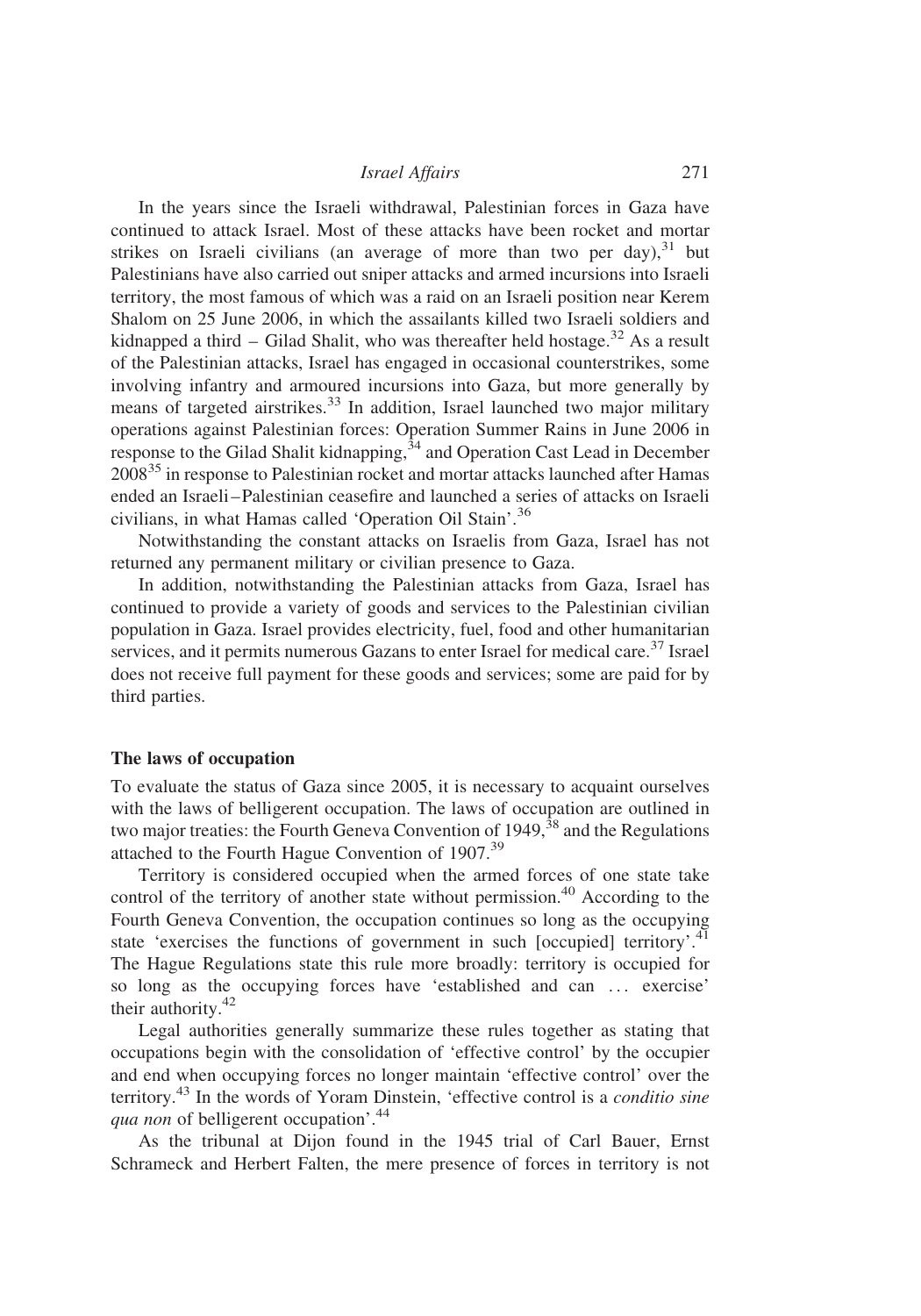sufficient to create a state of occupation, since the 'setting up and maintenance of an actual and effective occupying administration makes the difference between occupation and mere invasion'. In addition, as the Nuremberg Tribunal ruled in the case of Wilhelm List and others (the Hostages Case):

an occupation indicates the exercise of governmental authority to the exclusion of the established government. This presupposes the destruction of organized resistance and the establishment of an administration to preserve law and order. To the extent that the occupant's control is maintained and that of the civil government eliminated, the area will be said to be occupied.<sup>45</sup>

Thus, not only is it true that 'when the occupant withdraws from a territory or is driven out of it, the occupation ceases to exist', but also 'the status of occupation ceases to exist' where occupation forces are present but 'control of an occupied territory is disputed by the force of arms, and consequently, already at the stage in which the occupant's authority is at stake'.<sup>46</sup> Furthermore, there is no occupation where there is a local independent civil government. Only if 'the civil government [is] eliminated' will 'the area will be said to be occupied'.<sup>47</sup>

Four points bear particular emphasis here. First, if a local government is able to exercise its authority independent of the putative occupier, there is no state of occupation. Effective control requires the substitution of the authority for the authority of the local forces. As Hersch Lauterpacht put it in the British Forces Manual, for an occupation to exist, 'the legitimate government should, by the act of the invader [occupier], be rendered incapable of publicly exercising its authority within the occupied territory'.<sup>48</sup> Indeed, as the Bauer case demonstrates, if the authority of the occupier is sufficiently challenged by local forces, even if there is an occupation military administration, the status of occupation ends.

Second, the territorial scope of occupied territory is determined by the areas under actual control of occupying forces, and not by the territorial boundaries of the state whose territory is occupied. Thus, for example, in the case of Congo v. Uganda,<sup>49</sup> the ICJ did not consider all of the Congo to be occupied, or even all of the territories within the lines of Uganda's military presence. Rather, as the Hague Regulations state, only territory which is under effective control of the occupier is considered occupied.

Third, the touchstone of occupation is 'effective control' by occupying forces. This is a term recognized by legal authorities although it is not found in the relevant treaties, and it is measured primarily by control over government and exercise of its functions. For example, in determining whether portions of the Democratic Republic of Congo were occupied by Uganda, the International Court of Justice stated it could find territory occupied only if 'the Ugandan armed forces in the DRC were not only stationed in particular locations but also that they had substituted their own authority for that of the Congolese Government.<sup>50</sup> The ICJ determined that Uganda was in control of certain areas where it exercised authority as a result of its direct administration of the territory, including redividing provinces, appointing and dismissing governing officials and stationing troops throughout the area.<sup>51</sup> The 'omnipresence' of troops was not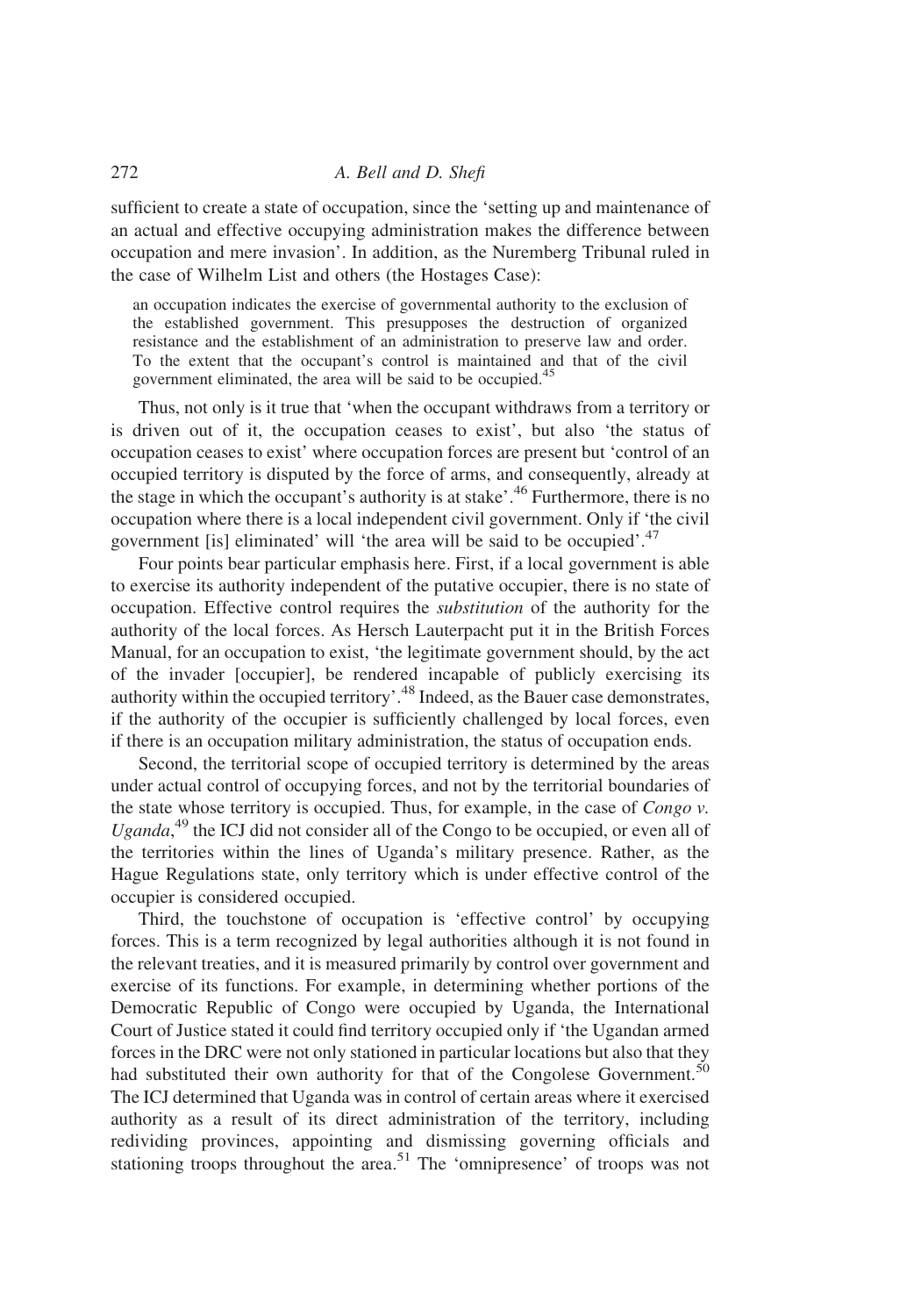necessary to establish occupation, so long as Uganda maintained enough troops in order to substitute their own authority for that of the local government.<sup>52</sup> However, there is no record of any case of territory being considered occupied with no troops present anywhere in the contiguous bloc of allegedly occupied territory. As Dinstein writes, 'it is palpable that the Occupying power must deploy "boots" on the ground'.53

Fourth, an occupation ends when an occupying state exits the territory, as stated by the Bauer case, or where it no longer has effective control of the territory, meaning that it no longer exercises the functions of government in place of the local state or where there is an alternative independent local civil government. These are issues of fact.<sup>54</sup> If an occupier, in fact, has effective control, and the other legal conditions of 'occupation' are met, then it occupies the territory even if it denies doing so. Likewise, once an occupier ceases to have effective control, it no longer occupies the territory, even if others insist that the occupation has continued.

# Applying the laws of occupation to Gaza

Since Israeli forces entered Gaza during the Six Day War in 1967, pro- and anti-Israel advocates have argued about whether the Gaza Strip should be considered occupied territory. As there was little question that Israel exercised effective control over Gaza after 1967 (at least until 1994, when the Palestinian Authority first entered Gaza), disputes focused on whether Gazan territory was territory of a state at all. Under the Israeli interpretation, since Gaza was not sovereign territory of Egypt and was, in fact, an unresolved portion of the Mandate of Palestine (which had been established in 1922 to facilitate the reestablishment of the Jewish homeland), it could not be considered territory under Israeli occupation.<sup>55</sup> As such, it was argued, the territory could not be belligerently occupied. A secondary debate developed in the wake of the 1993 peace agreement between Israel and the Palestine Liberation Organization (better known as the first Oslo Accord, or formally as the Declaration of Principles) and the subsequent handover of governing authority in the Gaza Strip to the autonomous Palestinian Authority in 1994.<sup>56</sup> It was argued that even if the Gaza Strip had been occupied by Israel from 1967 to 1994, Israel surrendered effective control in 1994, and therefore had ended any occupation.<sup>57</sup>

To avoid entering into these complex issues, this article assumes that Gaza was legally considered belligerently occupied by Israel from 1967 until 2005. In other words, it assumes arguendo that Gaza should either have been considered the territory of a state other than Israel, or that the laws of occupied territory do not require that occupied territory be considered the territory of a state other than the alleged occupier. Moreover, it assumes arguendo that, notwithstanding the presence of the Palestinian Authority, Israel maintained effective control of Gaza from 1994 to 2005.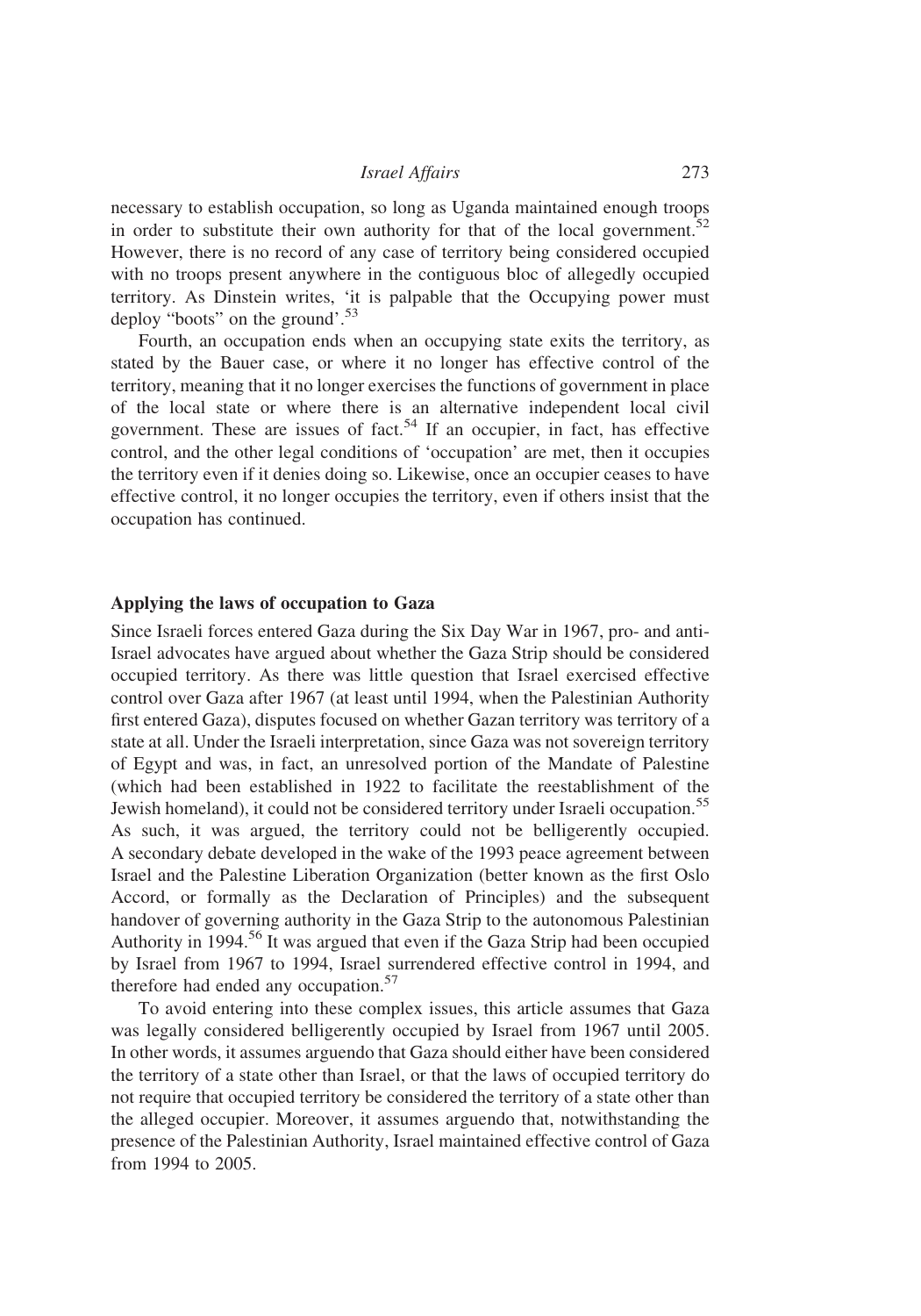Thus assuming arguendo that Israel occupied Gaza from 1967 to 2005, did Israel remain the occupier after its withdrawal in 2005? The answer, clearly, is no. After its withdrawal, Israel had no military government in Gaza, and no troops in Gaza. It has no forces permanently present in Gaza and no means of exercising effective control.

Since 2005, Israel has not, in fact, exercised effective control over Gaza. Israel does not and cannot appoint or dismiss local Gazan governing officials. Indeed, Israel strongly opposes the current Hamas regime in Gaza.<sup>58</sup> Israel does not administer government services in Gaza. It does not have police in Gaza. It does not levy taxes in Gaza. It does not provide social services in Gaza. It has no courts in Gaza. It operates no schools in Gaza. It establishes no governing structures in Gaza and appoints no officials. Were Israel to issue orders to the government or population of Gaza, one can safely assume that such orders would be ignored.

By contrast, the Palestinian Authority, first under Fatah, and then under Hamas, is fully able to exercise its authority in the Gaza Strip. Hamas has police forces,<sup>59</sup> courts,<sup>60</sup> and jails.<sup>61</sup> It operates schools,<sup>62</sup> electronic media<sup>63</sup> and social services.<sup>64</sup> It regulates business activities and establishes banks,<sup>65</sup> and it maintains land registries.<sup>66</sup> It levies taxes.<sup>67</sup> It controls its own borders.<sup>68</sup> It even imposes a dress code.<sup>69</sup> In sum, it has a functioning and fully independent local civil government, buttressed by armed forces.

Moreover, since 2007 and the Hamas takeover of government, it is impossible to claim even a fictitious legal connection between the actual functioning governing authority in Gaza and the State of Israel. While the Palestinian Authority is formally subject to Israeli authority under the largely defunct Oslo Accords,<sup>70</sup> Hamas does not accept that it is bound by the Oslo Accords and does not submit to Israeli authority in any respect in Gaza.<sup>71</sup> Rather, as even the 2009 Report of the United Nations Fact Finding Mission on the Gaza Conflict (hereinafter, the Goldstone Commission report) acknowledged, '[s]ince July 2007, ... the Hamas-led authorities in Gaza have been responsible for the civilian administration of Gaza. For instance, they employ civil servants and workers, run schools, hospitals, traffic police and the administration of justice'.<sup>72</sup>

As the 2008–2009 fighting in Gaza demonstrated yet again, the functions of government in Gaza are fulfilled by Hamas, not by Israel. It is evident that Israel cannot dispatch troops and expect instantaneous control. Hamas, not Israel, administers the territory of Gaza. Should Israel wish to reintroduce its control over Gaza, it would face fierce military resistance and it would have to engage in very intensive and bloody military action.

According to newspaper reports, the Palestinian Authority acknowledges that it alone (under Fatah and then under Hamas) has had sole effective authority in Gaza since 2005; indeed, this acknowledgement played a key role in Palestinian Authority arguments that it was entitled to accept the authority of the International Criminal Court over alleged war crimes that took place during the  $2008 - 2009$  fighting in Gaza.<sup>73</sup>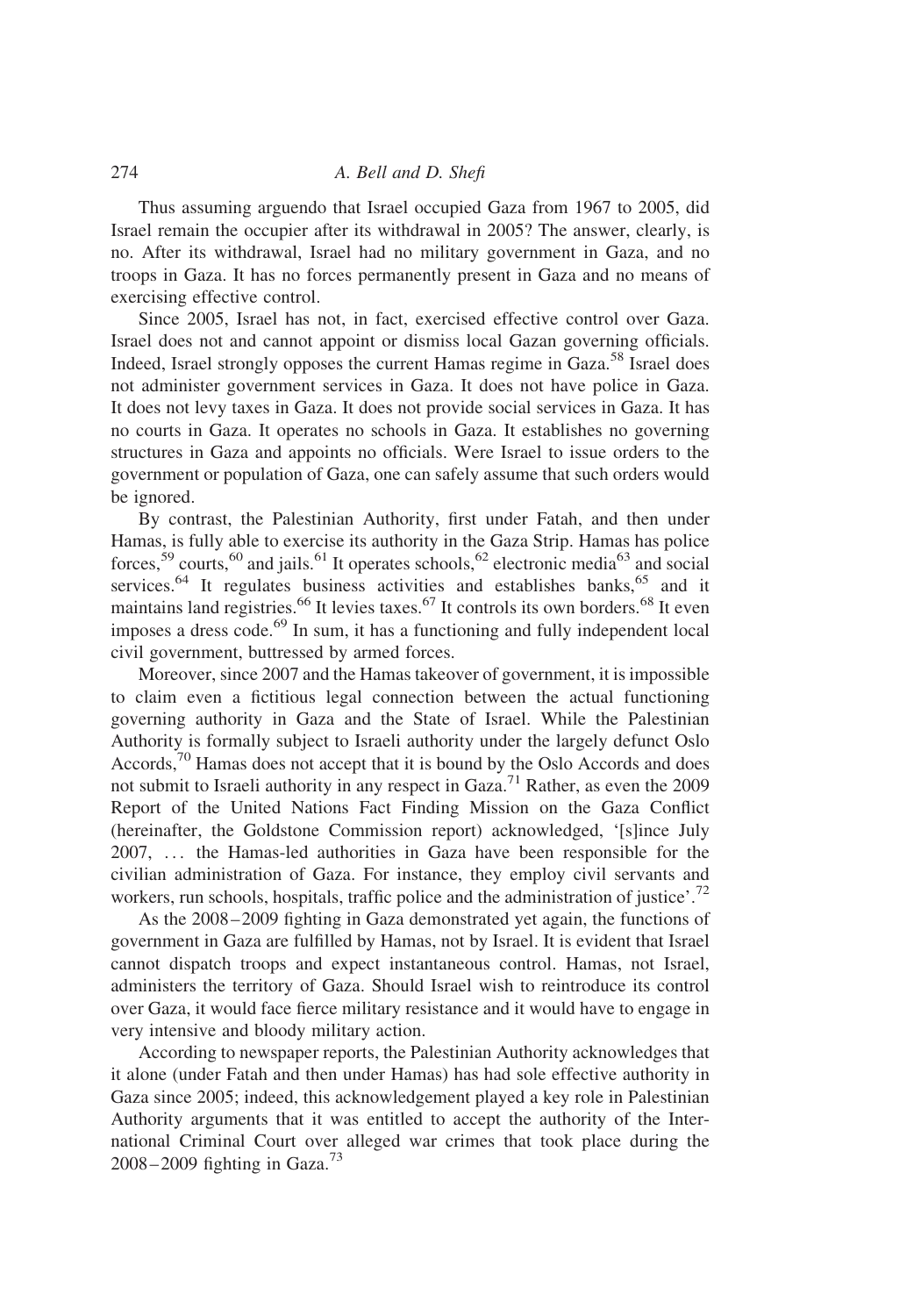In short, the facts, as acknowledged by both the Palestinian Authority and by Israel, clearly demonstrate that Israel has not had effective control over the Gaza Strip since 2005. Israel does not have a permanent troop presence in Gaza. Israel has not displaced local authority; there is a functioning local independent civil government in Gaza. Legally, therefore, Israel cannot be viewed as occupying Gaza.

# Claims that Gaza is occupied

Notwithstanding the clear and indisputable legal conclusion that Israel does not occupy Gaza, many groups continue to assert that Israel does occupy Gaza.

# Claude Bruderlein

A briefing paper by Claude Bruderlein published by his Harvard Programme on Humanitarian Policy and Conflict Research in September 2004 sounded many of the claims that will be discussed in this section.<sup>74</sup> Bruderlein's briefing paper, published before the withdrawal, and consequently without full possession of the facts, apparently inspired many of the legal errors in an October 2004 PLO report that would in turn serve as the template for the claim that Israel continues to occupy Gaza.

These errors, such as the mistaken idea that border controls constitute 'effective control', are discussed more fully below, in the discussion of the PLO report. Bruderlein's conclusion, however, bears particular notice. While Bruderlein insinuated support for several incorrect arguments that would be used to argue for continued Israeli occupation of Gaza, Bruderlein also intimated that if Israel withdrew from the Philadelphi corridor (something Israel ultimately did, although it was unplanned at the time of Bruderlein's report), Israel would have met the legal conditions for withdrawing from the territory.75

Curiously, at this point, Bruderlein equivocated and refused to draw the conclusion that Gaza would remain occupied post-withdrawal. Instead, Bruderlein suggested an entirely new, unsupportable theory that '[i]n the absence of a determination by the UN Security Council or other authoritative international body on the end of occupation in the Gaza Strip, the situation in Gaza is likely to remain one of occupation'.<sup>76</sup>

The notion that the UN Security Council, or any other international body, has the authority to transform a situation where a state lacks effective control over a territory into a belligerent occupation is at odds with existing law. Nothing in the UN Charter grants the Security Council such authority. Nothing in the Hague Regulations or Fourth Geneva Convention authorizes the Security Council or any other body to make binding decisions about what constitutes an occupation. Indeed, even Bruderlein acknowledges elsewhere in the paper that 'the beginning and end of occupation, being ultimately questions of fact, do not hinge upon the decision or determination by external authority'.<sup>77</sup> Thus, where the facts clearly indicate that Gaza is not occupied, as is the case today, international law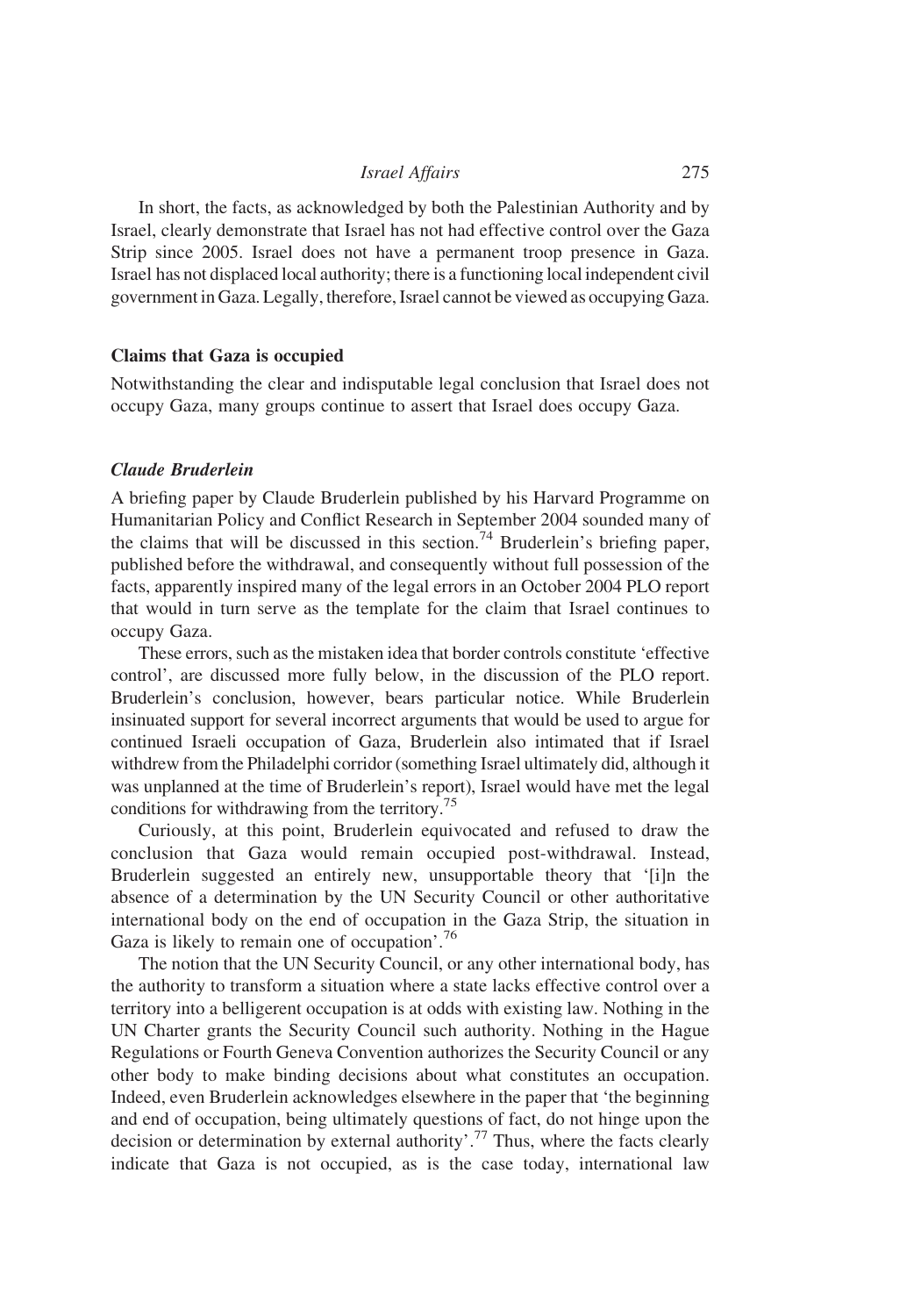considers the territory not to be occupied, and the refusal of UN bodies or any other organization to recognize those facts and their legal implication does not magically transform Gaza into Israeli-occupied territory.

Perhaps the source of Bruderlein's misstatement of the law is the Security Council's controversial resolution 1546 (2004), in which the Council 'endorsed' a new Iraqi government that would reassert full domestic sovereignty and 'welcomed' the attendant end of the belligerent occupation imposed by the United States and allied forces. Some commentators interpreted the resolution as asserting a new right to end an occupation by fiat of the Security Council.<sup>78</sup> However, this view is impossible to reconcile with the resolution itself – which does not assert such an authority, and instead recognizes what it takes to be facts – and with the absence of any treaty or customary source of authority in the Security Council. The better view is that the resolution did not affect the facts of the occupation, but simply indicated Security Council recognition of the fact that allied forces subsequently remaining in Iraq would be there by virtue of the consent of the Iraqi government, rather than as a result of a belligerent occupation.

In any event, even if it were true that the Security Council could, by fiat, end an occupation, this would not imply a Security Council ability to create an occupation ex nihilos. There are many situations in which foreign troops can be present on a state's soil without there being a belligerent occupation. For instance, foreign troops may be present at the invitation of the state, as often happens, for instance, with UN peacekeeping forces. One might imagine a rule permitting the Security Council to grant authority in the name of the state for foreign forces to remain by invitation, thereby terminating an occupation. However, such a rule could not work in reverse. How would the Security Council transform the absence of foreign forces into a belligerent occupation? Such a power would essentially render it possible to declare every territory in the world occupied by anyone else, without any factual basis or judicial recourse.

# PLO

The root of claims that Israel occupies Gaza after the withdrawal seems to lie in a PLO legal opinion of October 2004, which asserted that, even after the Israeli withdrawal, Israel would have to still be considered as occupying Gaza.<sup>79</sup> As updated in September 2005,<sup>80</sup> the PLO's Negotiations Affairs Department opinion claimed that Gaza should be considered Israeli-occupied post-withdrawal due to three factors. First, citing Israel's assertion that it would retain the right of self-defence against attacks from Gaza, the PLO opinion claimed that Israel would 'retain the ability and right to enter the Gaza Strip at will'. Second, the PLO opinion claimed that 'Israel will retain control over Gaza's airspace, sea shore, and borders[;]... Israel will control all border crossings, including Gaza's border with Egypt.... Taken together, these powers mean that all goods and people entering or leaving Gaza will be subject to Israeli control'. Third, citing nothing in particular, the PLO opinion claimed that 'Israel will prevent Gazans from engaging in international relations'.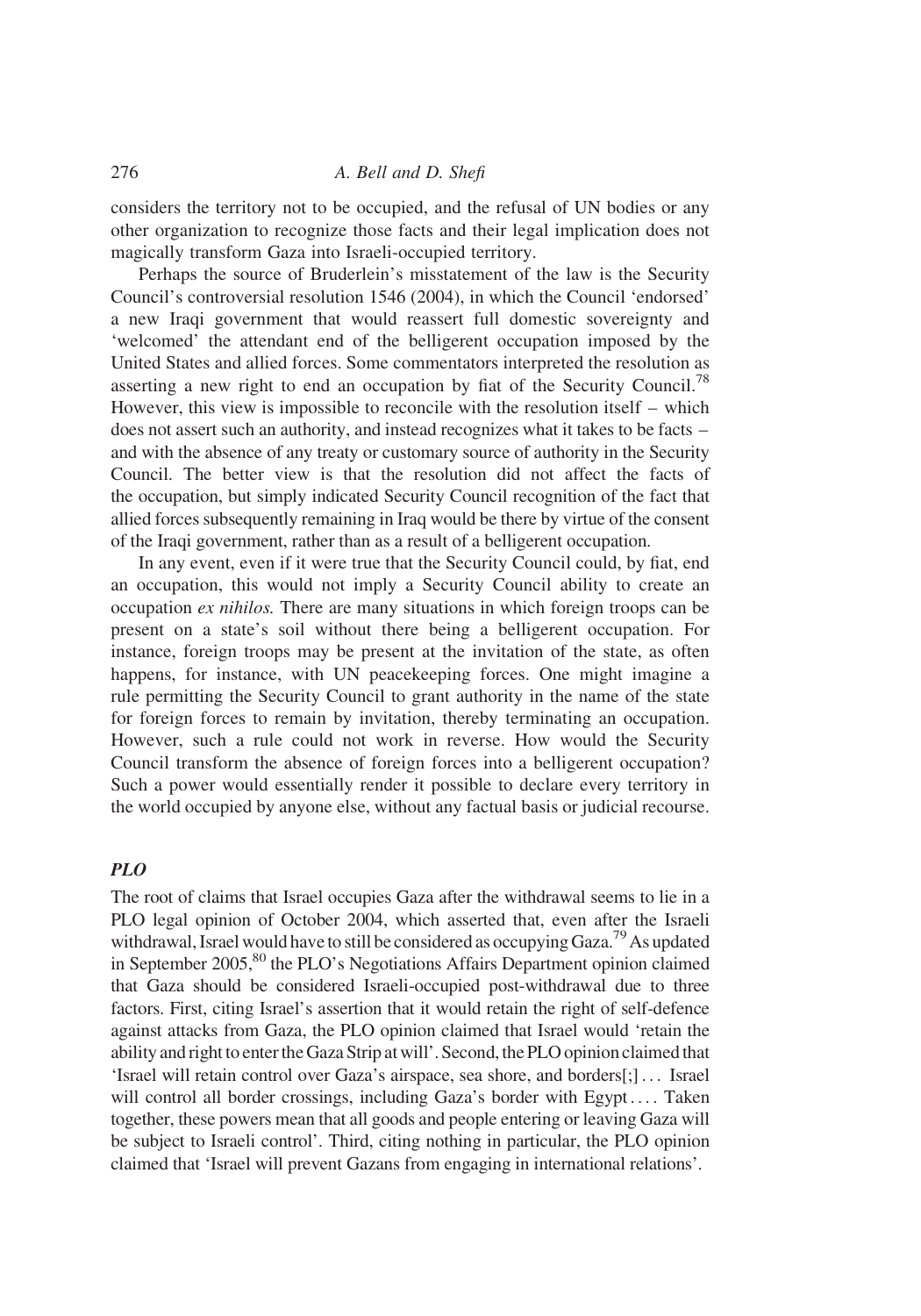All three factors are tainted by misstatements of the facts, and together they do not demonstrate that Gaza is occupied by Israel according to international law. Let us begin with the PLO's claim of an asserted Israeli right of its forces to enter Gaza 'at will'. Nowhere in its claims regarding the withdrawal did Israel make any such claim. In fact, the language cited by the PLO as support for its statement says something quite different. The PLO cites a pamphlet issued by then Prime Minister Ariel Sharon to explain the 'disengagement plan' – the pamphlet was subsequently adopted by the Government – which says that the 'State of Israel reserves the basic right to self defence, which includes taking preventive measures as well as the use of force against threats originating in the Gaza Strip'.<sup>81</sup> Obviously, nowhere in this claim of self-defence does Israel assert a right to enter the Gaza Strip 'at will'. Furthermore, asserting a right of self-defence against threats does not transform the territory into 'occupied territory'. All states enjoy the right to selfdefence, even where the threats emanate from another sovereign state. $82$  The fact that Kuwait enjoys a right of self-defence against armed attacks emanating from Iraq, for example, does not transform Iraq into Kuwaiti-occupied territory.

Move forward to the final assertion of the PLO opinion that 'Israel will prevent Gazans from engaging in international relations'. As noted, the PLO opinion provides no document related to the withdrawal in which Israel makes such an assertion. Moreover, the assertion is not true. Obviously, the Palestinian Authority engages in international relations.<sup>83</sup> Hamas' takeover of Gaza after the withdrawal did limit the ability of Gaza's government to engage in foreign relations since most states will not openly recognize the authority of a terrorist organization like Hamas that seeks to destroy a member state of the United Nations.<sup>84</sup> Nonetheless, terror-supporting states like Syria have recognized the Hamas government's authority in Gaza, and they openly engage in diplomatic relations with the governing Palestinian authorities in Gaza.<sup>85</sup> Not only is Israel powerless to prevent such international relations, it has itself engaged in negotiations with the Hamas government by means of other states such as Egypt.<sup>86</sup>

Finally, consider the PLO's assertion that Israel controls all border crossings, including Gaza's border with Egypt, as well as Gaza's airspace and coastal waters. As noted previously, this is simply not true. Israel does not control the borders of Gaza; it controls only the Israeli side of Israel's border with Gaza. Egypt controls the Egyptian side of the Egyptian border with Gaza and Hamas controls access to the Gazan side of all of Gaza's land borders.<sup>87</sup> Obviously, controlling one side of a border does not make an occupation. Otherwise, one would have to consider Portugal Spanish-occupied territory on the grounds that Spain controls the Spanish side of the Portuguese–Spanish border. Indeed, the case for Spanish occupation of Portugal would be even stronger, since Spain controls the only land border to Portugal, while Gaza has a land border with Egypt. But even if it were true that Israel controlled all borders to Gaza, this would not make Israel the 'occupier' of Gaza because control of borders and airspace does not constitute effective control of territory. Israel's control of Gazan airspace and coastal waters does not prevent Hamas from exercising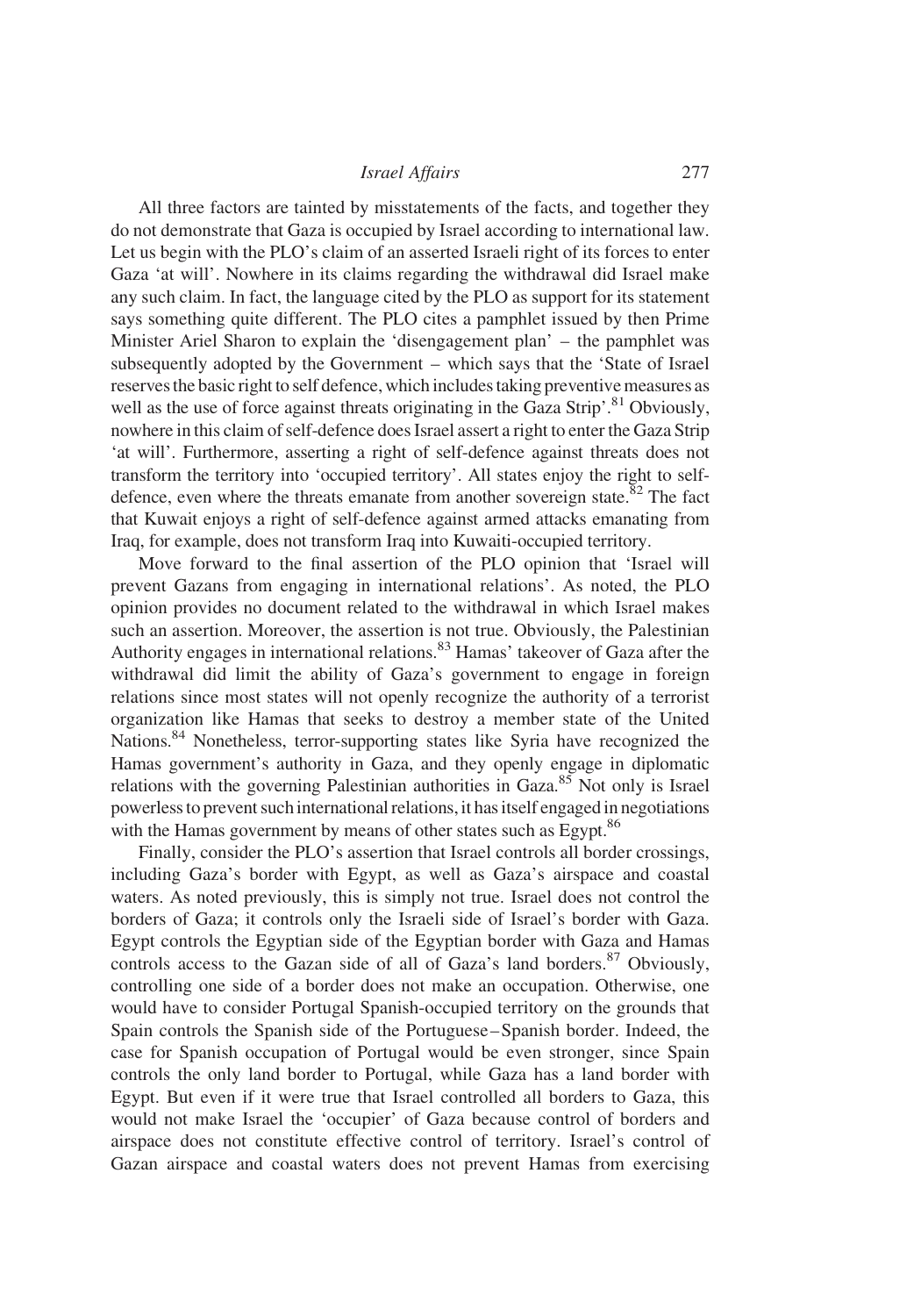authority within the Gaza Strip. Hamas polices the streets in Gaza, not Israel. Hamas runs the courts and jails, not Israel. Hamas operates schools, television and radio stations, not Israel. Control of a territory's airspace by another state is not unique in world history, and it has never previously been seen as transforming territory into occupied land. For instance, the UN Security Council-ordered no-fly zone in Libya<sup>88</sup> was not seen as transforming Libya into occupied territory. Indeed, commentators are quite clear in observing that '[s]upremacy in the air alone does not fulfill the requirements of actual occupation'.<sup>89</sup>

In its attempt to paint Israel as an occupier of Gaza, the PLO opinion resorts to misstating the law of occupation. Relying on the 1948 judgment of the Nuremberg Tribunal in the Hostages Case, the PLO opinion states that the proper test for occupation is not whether the putative occupier exercises effective control, but whether it has the ability to do so. In other words, the PLO opinion argues that an occupation exists whenever a state has the potential for effectively controlling territory.<sup>90</sup>

Not only does this misstate the law, it is obviously absurd. If the law of occupation transformed potential effective control into occupation, every case of military superiority would make territory occupied. Ireland would have to be considered territory occupied by the United Kingdom. Canada would have to be considered territory occupied by the United States. Lithuania would have to be considered territory occupied by Russia. Bangladesh would have to be considered territory occupied by China.

In fact, it is well recognized that the law of occupation requires effective control, rather than the potential for control. The PLO opinion relies on a misunderstanding of the Hostages Case. To see this, it is worth quoting from the Nuremberg judgment in full. The tribunal considered whether Greece and Yugoslavia could be considered occupied by Nazi Germany during the entire period of 1941–1944. One of the claims of the defendant Nazis was that Germany should not be considered an occupier because occasionally partisan forces were able to briefly control small areas of Greece and Yugoslavia until Nazi forces reasserted control of the area. The tribunal ruled against the defendant arguments, writing as follows:

It is clear that the German Armed Forces were able to maintain control of Greece and Yugoslavia until they evacuated them in the fall of 1944. While it is true that the partisans were able to control sections of these countries at various times, it is established that the Germans could at any time they desired assume physical control of any part of the country. The control of the resistance forces was temporary only and not such as would deprive the German Armed Forces of its status of an occupant.<sup>91</sup>

It should be evident that the Hostages Case did not alter the requirement that occupation can exist only where the putative occupier exercises effective control over the territory. The Nuremberg tribunal stated only that a temporary loss of control over small areas within a larger occupied territory does not end an occupation where the occupying forces control the bulk of the territory and may immediately reassert control.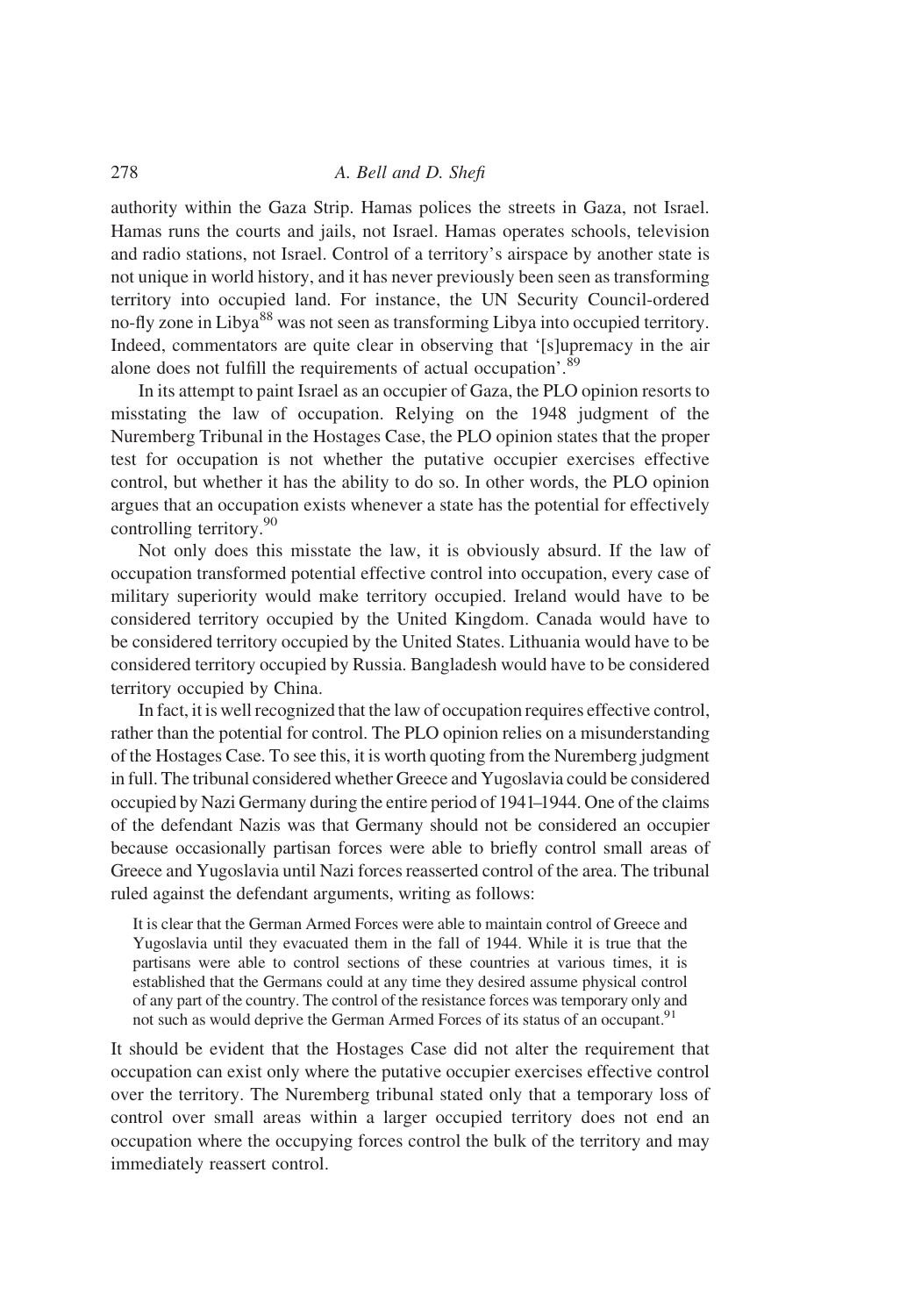This is far from the case in Gaza, where Israeli forces withdrew completely, local control has been firmly established for several years, and there is no surrounding occupied territory. Any attempt by Israel to reassert control would be fiercely resisted, and would necessarily be protracted. In sum, there is no legal or factual basis for the PLO opinion's claims that Gaza is occupied territory. Nonetheless, following the PLO's talking points, many individuals and organizations continue to argue that Israel is legally the occupier of Gaza. Like the PLO opinion, these arguments generally ignore or misstate most of the relevant facts, and argue for legal conclusions that are illogical and have no basis in international law or practice.

#### Iain Scobbie and Yoram Dinstein

Interestingly, a modicum of support has appeared in the academic world for the PLO claim. Most of the support, unsurprisingly, has come from academics known for their advocacy for the Palestinian cause. For instance, Iain Scobbie opined that since Israel retains 'absolute authority over Gaza's airspace and territorial sea[, i]t is manifestly exercising governmental authority in these areas'. Scobbie then leaped to the conclusion that control of airspace must be considered to constitute effective control of the territory on the ground because 'air power and aerial surveillance are paramount'.<sup>92</sup> In making this assertion, Scobbie cited no precedent in which air control was seen as demonstrating effective authority sufficient to create a state of occupation. Nor did Scobbie address cases like Libya in which air control was not seen as establishing a state of occupation, or the considerable number of commentators who have noted that air control cannot be the basis of an occupation. Rather, Scobbie followed the PLO's assertion that potential control is the touchstone of occupation rather than active effective control. To bolster this misstatement of the law, Scobbie cited the Prosecutor v. Naletilic and Martinovic decision of the International Criminal Tribunal for the Former Yugoslavia. The case proves exactly the opposite of Scobbie's assertion.

In *Naletilic and Martinovic*,<sup>93</sup> the trial court ruled that something more than 'overall control' is required in order to prove that an occupation exists, and it provided a number of guidelines for showing that territory is occupied:

- the occupying power must be in a position to substitute its own authority for that of the occupied authorities, which must have been rendered incapable of functioning publicly;
- the enemy's forces have surrendered, been defeated or withdrawn. In this respect, battle areas may not be considered as occupied territory. However, sporadic local resistance, even successful, does not affect the reality of occupation;
- the occupying power has a sufficient force present, or the capacity to send troops within a reasonable time to make the authority of the occupying power felt;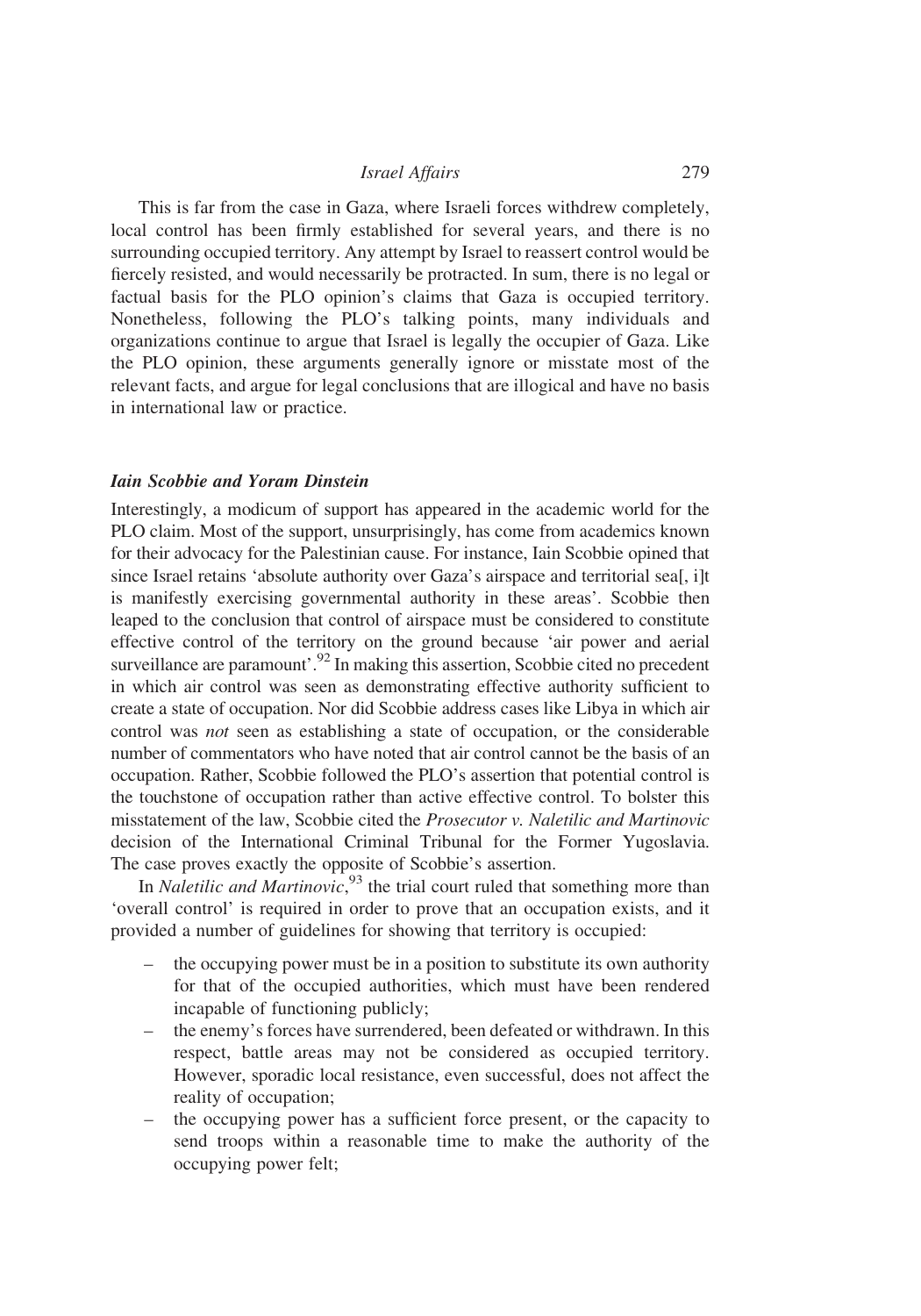the occupying power has issued and enforced directions to the civilian population.<sup>94</sup>

None of these guidelines suggests that potential control is sufficient to establish an occupation. In fact, quite the opposite is the case. The putative occupier must not only have control through its forces on the scene, it must also have rendered local authorities incapable of functioning, defeated local forces, and issued and enforced directions to the local civilian population. Israel does none of these things in Gaza. The inescapable conclusion is that Gaza is not occupied territory under the legal standard used in Naletilic and Martinovic.

The Naletilic and Martinovic court did add the somewhat dubious argument that some individuals may enjoy the protections of the law of occupation even though the territory in which they are located does not fully meet the test of occupied territory. However, even under the court's expansive theory, individuals could only enjoy these protections if in 'the hands of the occupying Power'.<sup>95</sup> Essentially, this can happen in only one case, as described by the court: where a state has invaded and is on the verge of occupying territory, but has not yet consolidated its control sufficiently for the territory to be considered occupied.<sup>96</sup> Obviously, this is not the case in Gaza. Gazan residents are not 'in the hands' of Israel. Moreover, this expansive theory applies only to the onset of an occupation, as is clear from the court's reliance on the language of article 2 of the Fourth Geneva Convention.<sup>97</sup> The court did not address article 6 of the Fourth Geneva Convention which describes the laws of occupation once an occupation is under way; article 6 states that the relevant rules of occupation apply only so long as the occupier 'exercises the functions of government' in the occupied territory.<sup>98</sup> Thus, the expansive and controversial theory is irrelevant to the question of whether a purportedly previously existing occupation of Gaza continued after Israeli withdrawal.

In addition to erring over the law about control, Scobbie attempted to argue that Israel's 'absolute authority over Gaza's airspace and territorial sea' shows that it 'is manifestly exercising governmental authority in these areas' and that Israel therefore occupies the land of Gaza. This conclusion too is exactly the opposite of that dictated by international law. As noted previously, the Hague Regulations state that occupation extends only to that part of the territory under control of the putative occupier. Thus, even if Scobbie were correct that Israel should be considered an 'occupier' of Gazan airspace and coastal waters, this would not make the land of Gaza occupied. Moreover, as Yoram Dinstein writes, '[a]irspace – like the territorial and internal waters – is an appurtenance of the land territory. As such, belligerent occupation of the airspace is inconceivable independently of effective control over the subjacent land'.<sup>99</sup>

Yoram Dinstein's writings on Gaza present a more curious case. While Dinstein has long-held idiosyncratic beliefs opposing the Israeli government concerning the sovereign status of the West Bank and Gaza,  $100$  he is a respected authority on the laws of war. Yet in his The International Law of Belligerent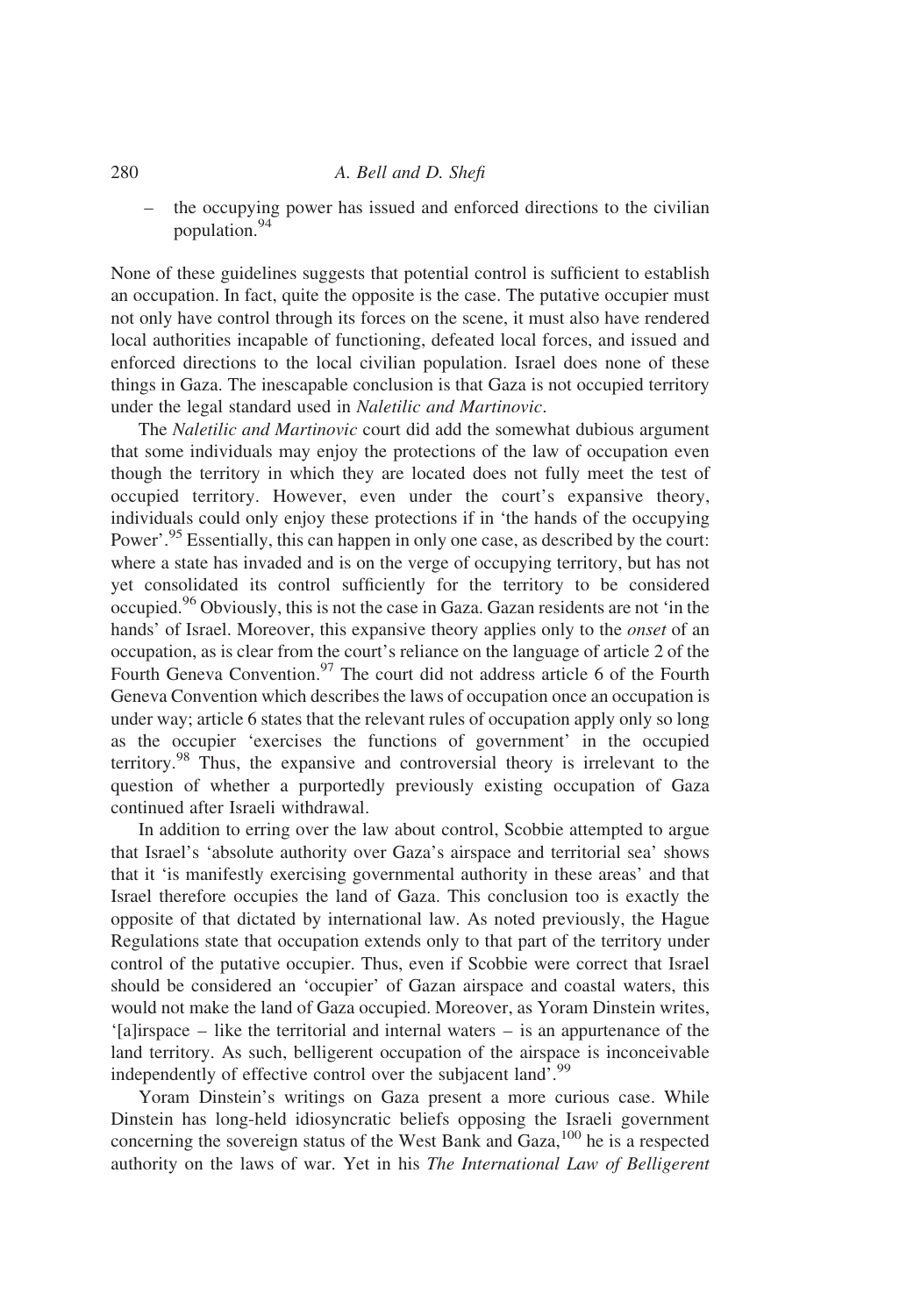Occupation, Dinstein shockingly argues that Gaza remains occupied by Israel, notwithstanding that most of the arguments he adduces in favour of the dubious proposition are rebutted by Dinstein himself elsewhere in his book.

Dinstein presents three arguments in favour of the position that Israel occupies Gaza:<sup>101</sup> first, that Israel and the PLO agreed in the Oslo Accords to treat Gaza and the West Bank as a 'single territorial unit';<sup>102</sup> second, that Israel effectively controls Gaza due to its control over Gaza's airspace, coastal waters and land borders and its supply of fuel and electricity; and, third, Israel's alleged 'belie[f] that it is free ... to send back its armed forces into the area whenever such a move is deemed vital to its security'.

The third argument, of course, is identical to the one made by the PLO and equally groundless. Dinstein cites no source whatsoever in support of the allegation that Israel holds such a belief. Nor does Dinstein demonstrate that such a belief, if held, would constitute grounds for believing Gaza occupied. Dinstein states that 'belligerent occupation is not contingent on maintaining a fixed garrison and it is enough for the Occupying Power to have the capacity to send detachments of troops, as and where required, "to make its authority felt"<sup>'</sup>.<sup>103</sup> Yet Dinstein cites nothing to show that Israel has any authority to make it felt in Gaza, or any policy of doing so. Moreover, as Dinstein states elsewhere, effective control is the *conditio sine qua non* of occupation,<sup>104</sup> and any Israeli belief that fails to translate into effective control is irrelevant.

Dinstein's second argument is shockingly inconsistent with his own analysis elsewhere, as well as the facts. Dinstein acknowledges that Gaza has a border with Egypt, and that the border has been opened and used without Israel presence or oversight,<sup>105</sup> yet he still incorrectly maintains that Israel controls 'all lawful entrance or exit of people and goods to and from the Gaza Strip'.<sup>106</sup> Worse, Dinstein fails to acknowledge what he wrote elsewhere in the same book:

it is palpable that the Occupying Power must deploy 'boots' on the ground in or near the territory that is under occupation. Belligerent occupation cannot rest solely on either naval power or air power, however formidable that may be ... . Belligerent occupation 'once acquired must be maintained.' ... Should the Occupying Power be expelled from – or lose its grip over – an occupied territory, in whole or in part, the occupation in the area concerned is terminated.<sup>107</sup>

In other words, it is clear that the law of occupation states that any Israeli control over airspace, coastal waters and land borders cannot be a substitute for effective control. Without effective control over the land of Gaza, Israel is not an occupier, no matter how effectively it controls Gaza's airspace, waters or external borders.

As for the Israeli supply of goods, Dinstein makes no effort to show that such supply demonstrates that Israel has effective control of Gaza. Rather, Dinstein cites an Israeli court case<sup>108</sup> which held that Israel did not occupy Gaza, but still had a duty to supply various goods to Gaza. Correctly noting that 'the notion that a Belligerent Party in wartime is in duty bound to supply electricity and fuel to its enemy is plainly absurd', Dinstein argued that the Court must have implicitly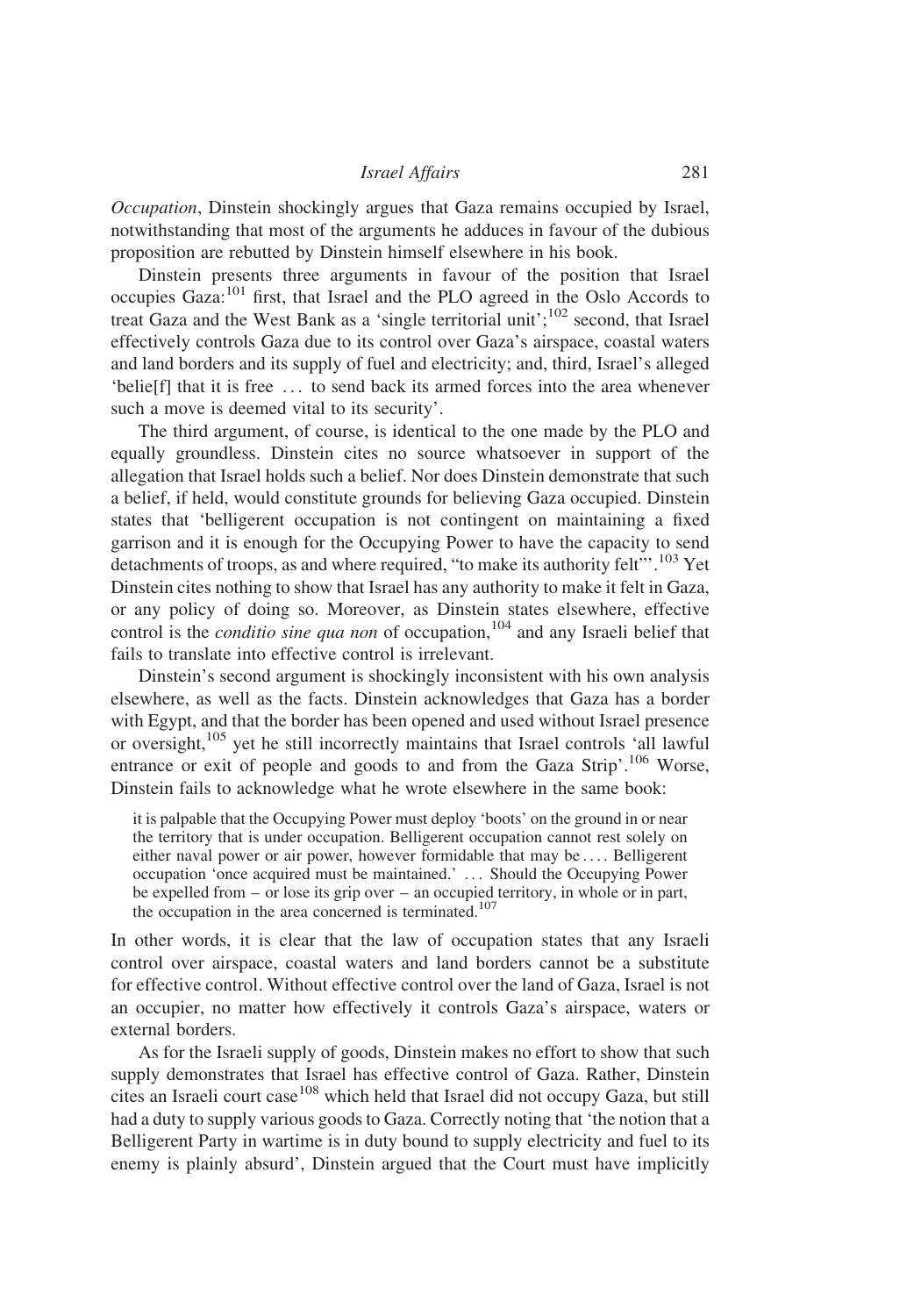agreed that Israel occupies Gaza notwithstanding the explicit holding of the Court to the contrary.<sup>109</sup> The better argument, of course, is that the Court simply erred in finding that Israel had a duty to supply the goods. And, as will be discussed below, there is no ground for believing that supplying goods in itself constitutes effective control. Certainly, Dinstein cites no such doctrine or case anywhere in his book.

Dinstein's first argument is the most peculiar of all. Whether Gaza and the West Bank are a single territorial unit or separate units is entirely irrelevant for the laws of occupation. As Dinstein himself notes elsewhere in the book, the boundaries of occupied territory are determined by the area subject to effective control, not by the legal boundaries of a territory.<sup>110</sup> If Dinstein is correct that the West Bank is occupied by Israel and that the West Bank and Gaza should be viewed as a single territory notwithstanding their physical separation, this does not automatically make Gaza occupied as well. Gaza would only be occupied if Israel exercised effective control over Gaza. Since Israel does not exercise such control, it does not occupy Gaza.

# Gisha, Human Rights Watch and other NGOs

In a lengthy 2007 position paper, the pro-Palestinian NGO Gisha maintained that Israel should be considered as occupying Gaza due to six factors: (1) Israel's alleged control over land crossings to and from Gaza; (2) Israel's control of airspace and coastal waters; (3) alleged Israeli control of movement within Gaza due to 'periodic incursions and a "No-Go Zone"'; (4) Israeli administration of a Palestinian population registry; (5) Israeli remittances to the Palestinian Authority of taxes collected on goods shipped to Gaza through Israeli ports; and (6) relative Palestinian poverty and the importance of Israeli financial aid to the Palestinian Authority.<sup>111</sup>

It should be noted that none of these factors demonstrates actual effective control by Israel. As previously noted, it is not true that Israel controls all land entry to and exit from Gaza; and the existing Israeli border controls, as well as air and sea controls, do not constitute effective control so as to transform Gaza into occupied territory. Indeed, in a March 2009 report, Gisha stepped away from its insupportable claims that Israel controls all land entry into Israel. While its 2007 paper falsely claimed that 'Israel also controls the movement of people between Gaza and Egypt via Rafah Crossing, the only operational Egypt–Gaza Crossing',112 Gisha acknowledged in its 2009 paper that Egypt controlled its border crossings with Gaza and that Egypt has permitted crossings between Gaza and Egypt solely in coordination with Hamas.<sup>113</sup>

Gisha's description of Israel as controlling Gaza due to alleged control of 'the Palestinian Population Registry' is both factually and legally incorrect. Gisha claims incorrectly that Israel controls 'the' Palestinian Population Registry. Israel cannot prevent Hamas from maintaining a population registry and it has never attempted to do so. In fact, Gisha's March 2009 report acknowledged that Hamas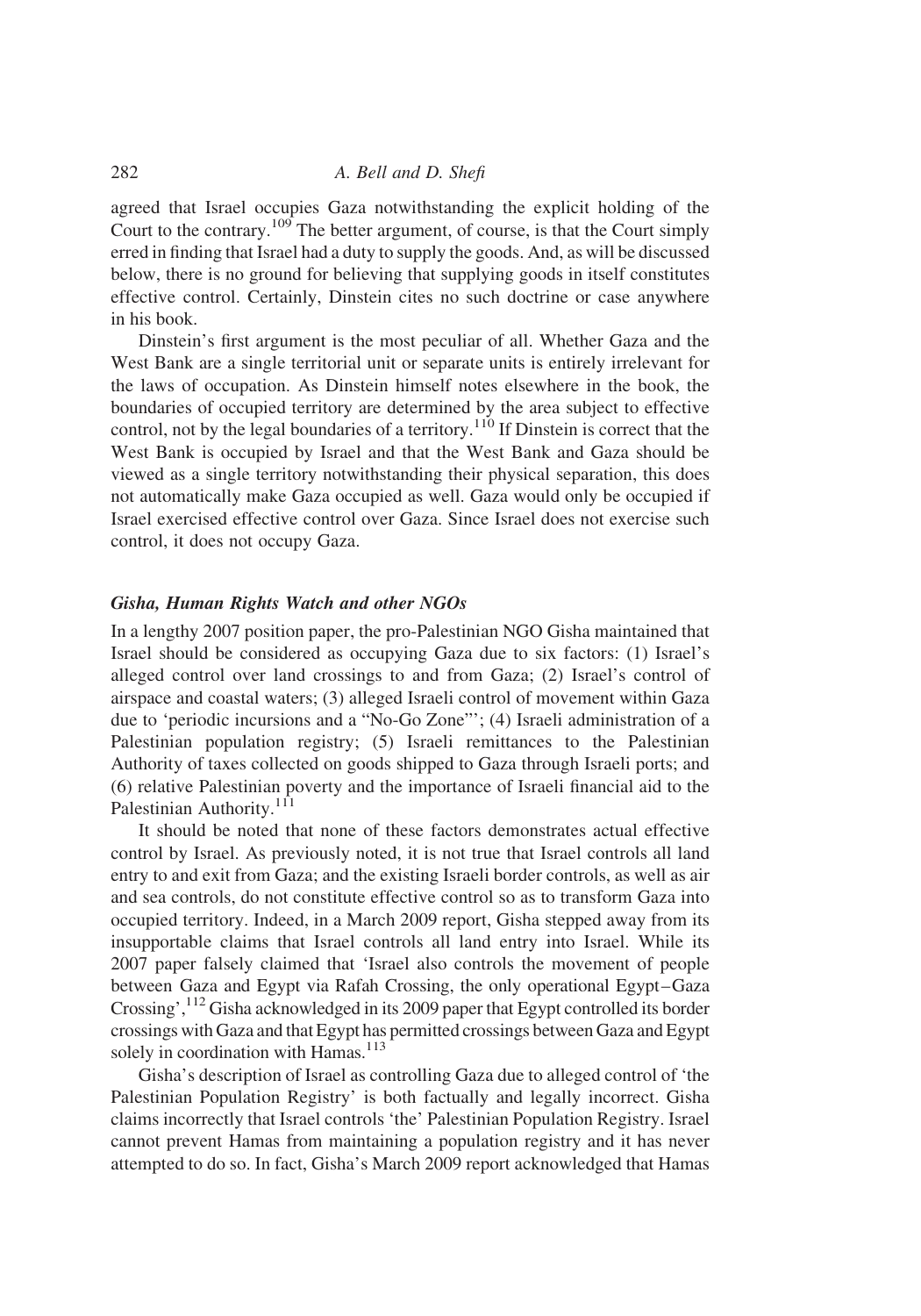maintains a registry, on the basis of which it has issued its own identity cards to Gaza residents.<sup>114</sup> Israel maintains a separate Israeli-managed Palestinian population registry that it uses to make decisions regarding border crossings into Israeli territory and which was supposed to be used for the Rafah crossing under the November 2005 Israeli–Palestinian agreements. Thus, in saying that Israel maintains a population registry, Gisha is saying nothing more than that Israel controls its borders with Gaza in an orderly fashion and that Israel does not trust potential assertions by Hamas about the residential status of Gazans. But, as previously stated, border controls do not create an occupation.

Gisha's claim that Israel's control of movement within Gaza due to 'periodic incursions and a "No-Go Zone"' is more complex, and more deceptive. Upon closer examination, Gisha's claims turn out to be quite empty. Gisha's reference to 'No-Go Zones' is actually a misleading description of Israeli warnings to Palestinians not to approach too closely the empty areas directly adjacent to border fences between Israel and Gaza. Needless to say, these areas have no Palestinian residents. At best, Gisha might say that Israel 'occupies' the few metres adjacent to border fences, although it is far from clear that this territory is Gazan to begin with. More striking are Gisha's claims regarding Israeli defensive military measures. For instance, Gisha focused on several Israeli incursions during Operation Summer Rains in 2006 in which Israeli troops entered the Gaza Strip and briefly set up camp. Focusing on these brief moments of intense fighting, Gisha claims that 'ground forces have been operating throughout Gaza ... closing areas to travel, forcing families out of their homes ... and issuing orders to the civilian population to stay away from areas of fighting'.<sup>115</sup> But as noted previously, cases like Naletilic and Martinovic make it clear that temporary control of areas during battle do not constitute 'occupation' and it is simply not true that the periods of intense fighting in Operation Summer Rains and Operation Cast Lead are representative of the general state of affairs in Gaza. Other than brief periods of intense fighting, Israeli troops have not operated throughout Gaza, and have not had any control over where civilians live or move. Gisha acknowledges that the true basis of its claim that Israel occupies Gaza is Israel's 'military superiority'.116 However, as noted earlier, military superiority is not the legal test for occupation under international law.

Gisha's claims about Israeli remittances are similarly factually and legally inaccurate. According to the terms of the Israeli–Palestinian peace agreements known as the Oslo Accords, and in particular the so-called Paris Protocol of 1994,<sup>117</sup> Israel agreed to give to the Palestinian Authority value added tax and customs duties assessed on goods imported through Israel and ultimately transferred to the Palestinian Authority. Israel has withheld these funds from Gaza since the Hamas takeover,  $118$  as required by international law, which forbids the provision of financial support to terrorist organizations, $119$  although it has given funds to the Palestinian Authority, which has, in turn, transferred funds to Gaza. But this hardly constitutes 'control [over] the tax system' of Gaza. Israel does not and cannot impose any taxes inside Gaza. Israel is also unable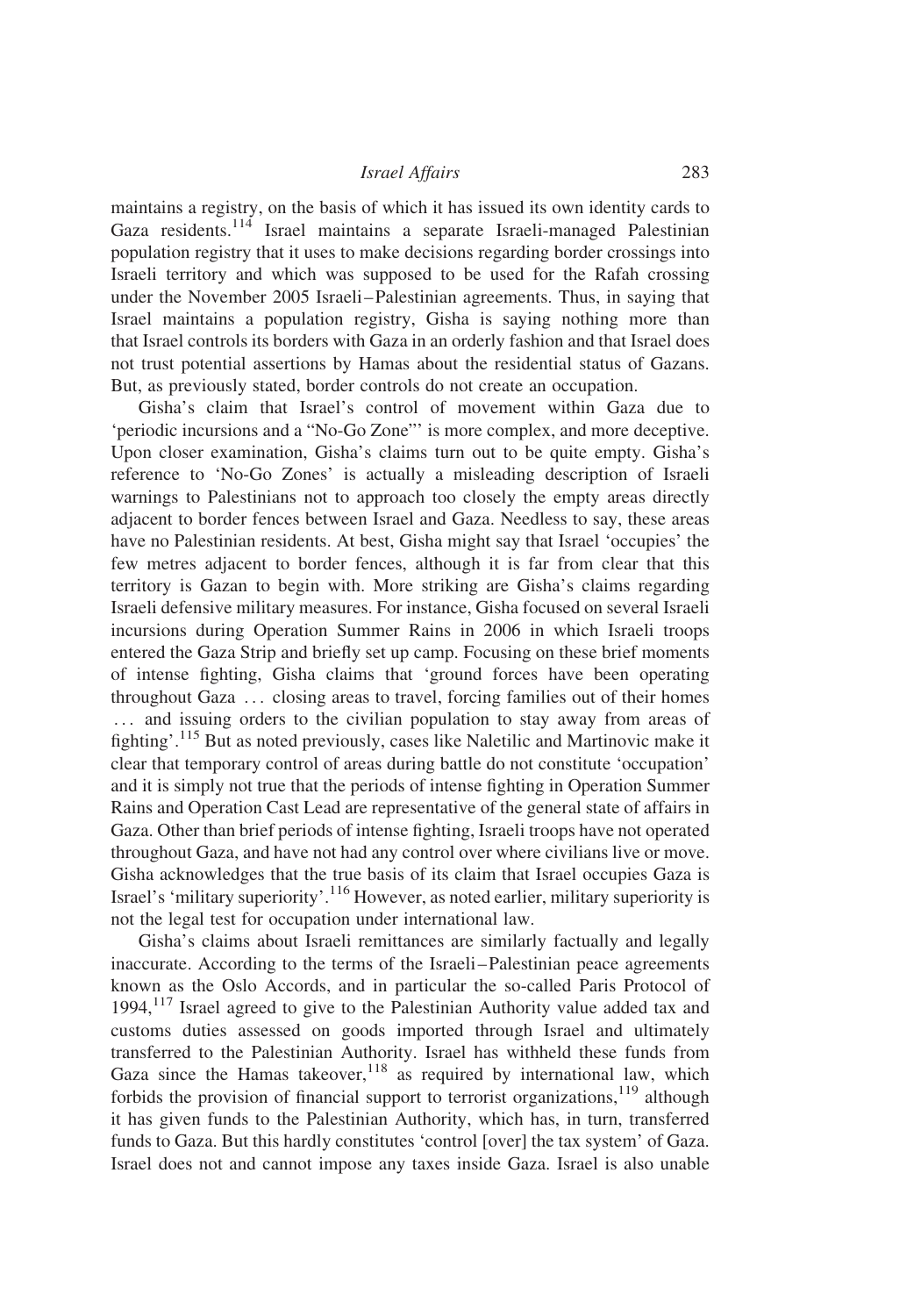to interfere with any taxes imposed by the government of Gaza on its citizenry, including income tax, sales taxes, property taxes and any other kind of duty or tax. And, indeed, Hamas imposes various taxes on the citizenry of Gaza.<sup>120</sup> It is true, of course, that assessing taxes is a classic governmental duty, and if Israel had completely supplanted the ability of the local government of Gaza to tax, this would constitute an interesting indication regarding occupation. However, given that Hamas does impose taxes in Gaza, and Israel imposes none, this is yet further proof that Gaza is not occupied territory.

Finally, Gisha's claims about Gaza's relative poverty and the economic importance of financial aid from Israel are, for the most part, factually accurate, but legally irrelevant to the question of whether Gaza is occupied. It is true, for example, that many Gazans rely on foreign remittances for their livelihood as a result of Palestinian mismanagement of the economy as well as legal restrictions on the provision of aid to terrorist organizations like Hamas. However, the fact that Israel provides some of this financial aid hardly shows that Gaza is occupied by Israel any more than the fact that the United Kingdom provides aid proves that the UK occupies Gaza. Many states provide financial aid to many other states and organizations; never is it argued that the provision of this aid in combination with the relative poverty of the recipients of this aid demonstrates that territory is occupied.

Gisha cites no legal sources establishing that these kinds of Israeli measures constitute sufficient 'effective control' to constitute occupation. It makes no attempt to deal with the multiple legal sources indicating that there can be no occupation unless the occupying forces substitute for and completely displace local government. Gisha cites the Hostages Case, Uganda v. Congo and Prosecutor v. Naletilic and Martinovic, but mischaracterizes their holdings;<sup>121</sup> Gisha supplies no source that actually supports its approach to defining occupied territory. Without any legal source that serves to support Gisha's theory of 'effective control', Gisha adds a host of misstatements of fact to support its claim that Israel occupies Gaza. For instance, Gisha argues that 'Israel controls ... the make-up of the Palestinian Authority [in Gaza], by virtue of its control over Palestinian elections'.122 However, this is plainly untrue. Israel exercised no control over the vote in Gaza, or over Hamas' subsequent completion of its takeover by armed force. Israel plainly does not control the makeup of the Hamas government in Gaza.

In the absence of legal support for its position, Gisha implicitly acknowledges that its legal claims cannot be justified by existing law by appealing to its readers to 'reject formalism' and instead focus on what it calls the 'purpose' and 'spirit' of international law: to impose legal obligations on Israel.<sup>123</sup>

Human Rights Watch is another NGO which has maintained that Israel occupies Gaza. In October 2004, following the initial PLO opinion that Gaza would remain occupied post-Israeli withdrawal, Human Rights Watch issued its own shorter statement echoing the PLO's line by opining that Israel should be seen as an occupier based upon its 'control over Gaza's borders, coastline and airspace' and its alleged 'reserv[ation of] the right to launch incursions at will'.<sup>124</sup> HRW based its claim of alleged complete Israeli control of borders on its belief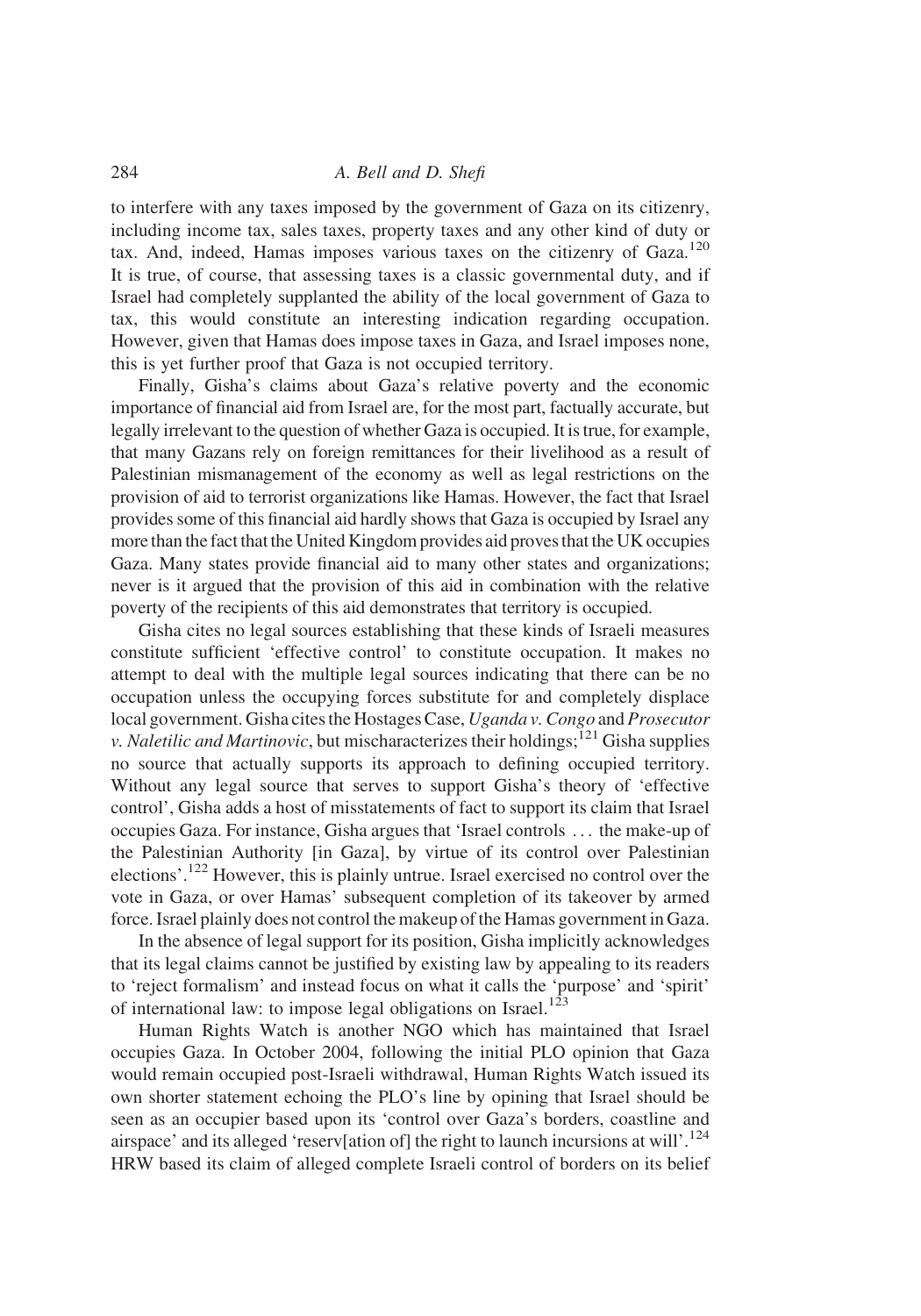that Israel would maintain control of the Philadelphi corridor on the Egyptian– Gazan border.<sup>125</sup> This turned out not to be the case, but HRW never updated its opinion, instead repeatedly asserting that 'Israel remains an occupying power in the Gaza Strip because it continues to exercise effective control over Gaza's airspace, sea space, and land borders'.<sup>126</sup> Of course, as previously noted, Israel does not control Gaza's land borders; Israel only controls its own borders with Gaza. And, as noted, Israeli border controls along the Israel–Gaza border, even with land and sea control, do not constitute an adequate legal basis for asserting that Israel occupies Gaza. HRW cited no source for its claim that Israel asserted a right to launch incursions at will. Perhaps HRW's claim was based on the similar PLO fabrication. In any case, no Israeli document concerning the Gaza withdrawal asserted any right to launch incursions at will.

In addition, HRW claimed that Israel should be seen as occupying Gaza because 'Israel will continue to control Gaza's telecommunications, water, electricity and sewage networks'.<sup>127</sup> This statement too is false. Israel has no control over Gaza's internal telecommunications, water, electricity or sewage networks. Israel does not lay pipe or cable in Gaza, move it or maintain it. Israel does not connect any Gazan to telephone, water, electricity or sewage networks, and it does not disconnect any Gazan. The apparent source of HRW's misrepresentation of the facts is two-fold. First, while Gaza controls its own telecommunications<sup>128</sup> and electricity networks,129 each is connected to the Israeli network, and Bezeq (an Israeli telephone company) and the Israel Electric Company provide services to Gaza.<sup>130</sup> This fact, of course, does not mean that Israel 'occupies' Gaza any more than the connection of US and Canadian telecommunications networks means that the US occupies Canada. Second, Gaza has limited capacity to produce certain items internally, such as electricity and piping for sewage systems.<sup>131</sup> As a result, it imports Israeli electricity and fuel, and limited amounts of water, and it imports piping for sewage systems through Israel.<sup>132</sup> Israel has, for its part, curbed exports to Gaza through its territory, both as part of its economic sanctions programme against Hamas, and as a result of the diversion of material to terrorist uses. For instance, Hamas has diverted the use of metal pipes intended for upgrading the sewage system to the production of rockets and launchers to attack Israeli civilians.<sup>133</sup>

Legally, Gaza's reliance on vital imported goods does not make it 'occupied territory'. Israel is dependent on imported oil;<sup>134</sup> this does not make Israel territory occupied by OPEC states. Singapore requires imports from Malaysia to supply half its water; $135$  this does not make Singapore Malaysianoccupied territory. Many countries lack self-sufficiency in vital goods and services; this hardly makes them 'occupied territory'.

Like Gisha, Human Rights Watch did not cite any legal sources demonstrating that actions like those of Israel towards Gaza have been considered to constitute occupation at any other place or time in the world. Nor did HRW deal with the sources that clearly indicate that there can be no occupation unless local government is displaced by occupation forces.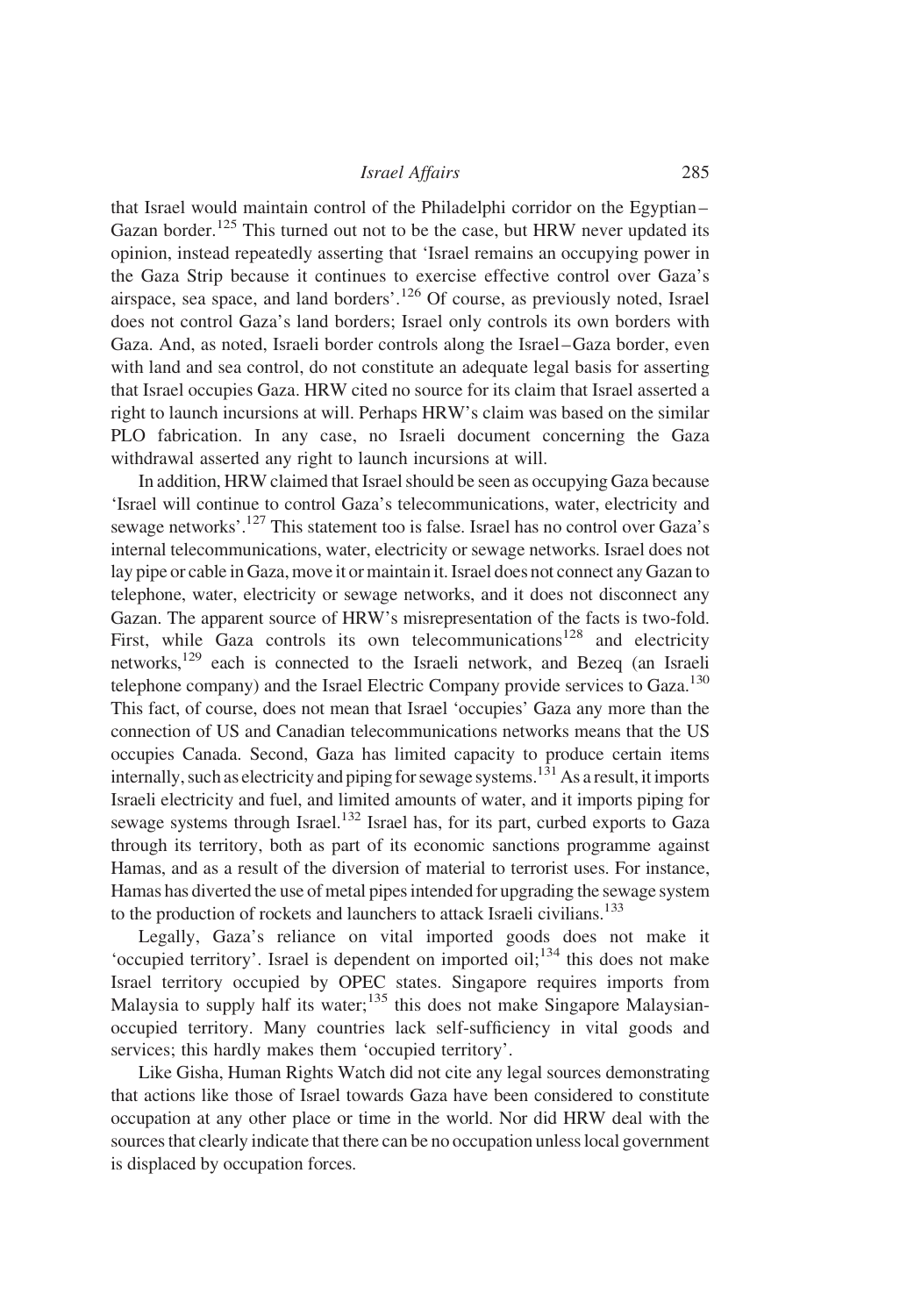In addition to the fact that the NGO's legal claims that Israel occupies Gaza have no basis in international law or fact, many of the claims are characterized by an apparent lack of good faith. The claimants use the alleged occupied status of Gaza selectively in order to raise claims against Israel, but then forget the claims when they are harmful to Israel's foes.

Generally, NGO claims that Gaza is occupied use this misstatement of the law in order to attempt to subject Israel to the duties of an occupying power. Human Rights Watch<sup>136</sup> and Amnesty International,<sup>137</sup> for example, argue that because Israel allegedly occupies Gaza, it is required to abide by the rules of international law that require occupying powers to provide various kinds of humanitarian aid, such as medical services, to the protected populations of occupied territories.

However, another basic duty of occupying powers under international law is the duty under Hague Regulation 43 to 'restore, and ensure, as far as possible, public order and safety'.<sup>138</sup> This duty is quite important in the laws of occupation. For instance, in the Hostages Cases before the Nuremberg tribunal cited by the PLO, the court emphasized that 'International Law places the responsibility upon the commanding general of preserving order, punishing crime and protecting lives and property within the occupied territory'.<sup>139</sup> If groups like Gisha, Human Rights Watch and Amnesty International truly believed their specious claim that Israel 'occupies' Gaza, they would urge Israel to fulfil the requirements of Regulation 43 and use force in Gaza in order to displace Hamas and punish its criminal acts, as well as to police Gaza and enforce public order. Groups like Gisha, Human Rights Watch and Amnesty International would have to applaud Israeli incursions into Gaza and urge Israeli troops to remain in Gaza until the end of the 'occupation' while urging Israel to define its goals more broadly to include the deposing of Hamas. Needless to say, Gisha and other pro-Palestinian groups have not done so.

Numerous other organizations have issued opinions claiming that Gaza is occupied by Israel. $140$  But, like all the opinions already discussed, they rely heavily on misstatements of the fact and law, and a stubborn refusal to apply the acknowledged legal standards of the law of occupation.

# United Nations

In continuing the fiction that Israel 'occupies' Gaza, UN bodies have echoed uncritically most or all of the factual errors and inaccurate legal arguments cited above. For instance, the Goldstone Commission reached the conclusion that Israel occupied the Gaza Strip on the basis of arguments that almost precisely tracked those of Gisha. For instance, the commission wrote: 'Israel continued to control Gaza's telecommunications, water, electricity and sewage networks, as well as the population registry, and the flow of people and goods into and out of the territory.<sup>'141</sup> These statements are all false, as noted above. Ironically, the commission report included these statements even while acknowledging its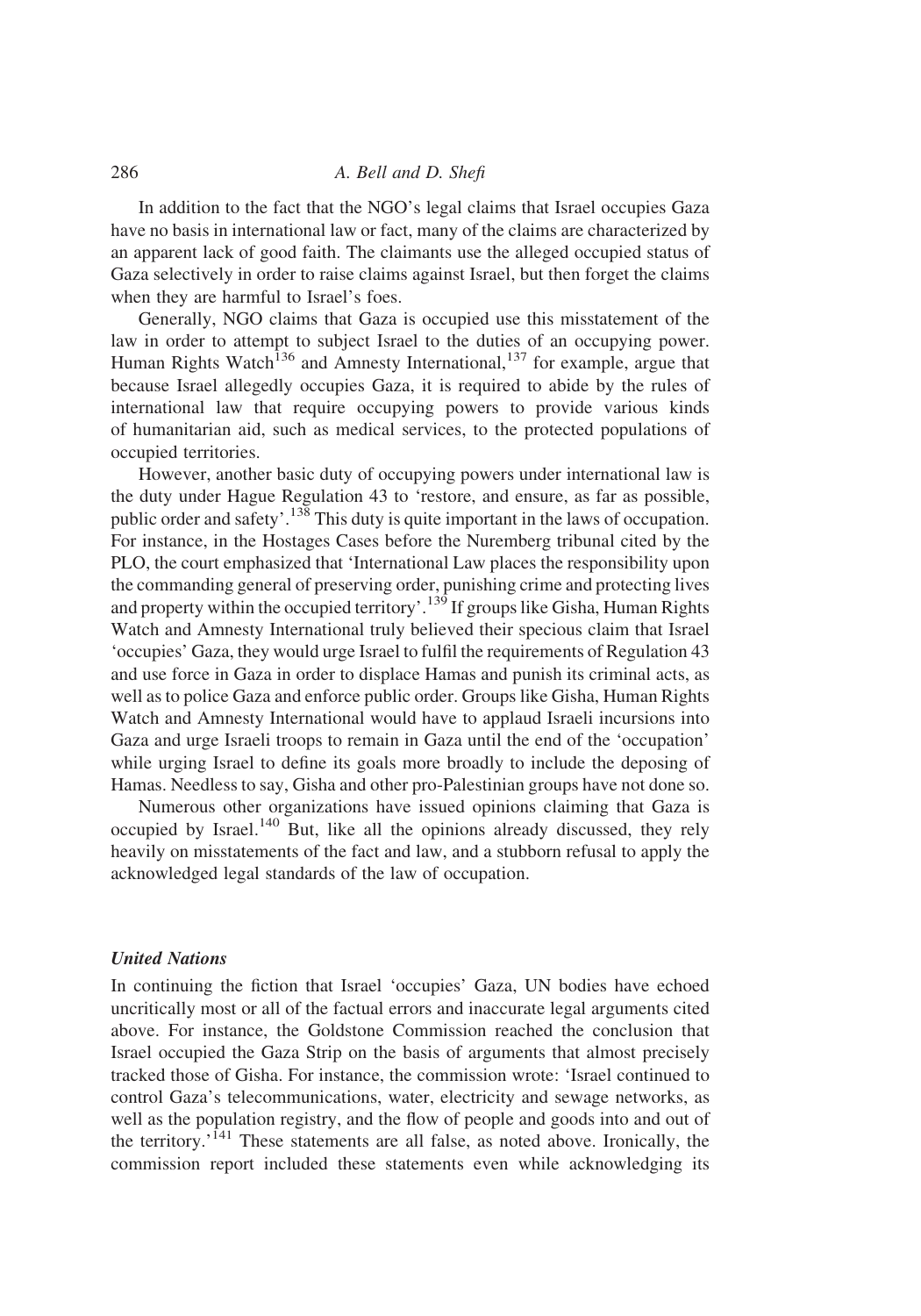members had entered and exited the Gaza Strip through the Egyptian–Gazan border notwithstanding Israel's refusal to facilitate their travel in any way.<sup>142</sup>

Like other UN bodies, the Goldstone Commission clouded the issue by jumbling up misstatements of fact with discussions of Israel's theoretical powers under the Oslo Accords and later agreements. For instance, in order to maintain its transparently false claim that Israel controls the land borders to Gaza, the Commission stated that Israel controls 'to a significant degree the Rafah crossing to Egypt, under the terms of the Agreement on Movement and Access'.<sup>143</sup> This argument is groundless. Even if the commission were correct in arguing that the agreement had left Israel in control of the Egyptian–Gazan border, that would be irrelevant today, with Hamas now governing Gaza and unwilling to implement the agreement. Because questions of occupation are questions of fact, control of borders and other relevant factors must be shown by actual facts, not defunct agreements that if hypothetically honoured would lead to an imagined set of affairs. Moreover, the commission's characterization of the substance of the agreement is incorrect. Even if the Agreement were now being implemented, the Palestinian Authority, together with Egypt, would have ultimate control over the border crossing, not Israel.

Even more egregiously, the Commission cited the 1995 Israeli–Palestinian Interim Agreement on the West Bank and the Gaza Strip (also known as 'Oslo II'), as demonstrating that 'ultimate authority ... still lies with Israel' since Oslo II reserved for Israel those 'powers and responsibilities' not transferred by agreement. Once again, even if the commission were correct in stating that the 1995 agreement left Israel in effective control of Gaza, this has nothing to do with the status of Gaza after Israel's 2005 withdrawal, and Hamas' 2007 takeover of the Gaza Strip. First of all, Hamas does not recognize the validity of the Oslo Accords and does not recognize any residual authority of Israel.<sup>144</sup> Thus, even if Israel had wanted, post-withdrawal, to maintain the authority it had under the Oslo Accords, it is unable to do so. Questions of occupation are questions of fact; thus, any occupation must be shown by actual control of the purported occupier, not defunct agreements that purport to show such control. Second, there is no reason to believe that Israel sought to maintain any powers and responsibilities post-withdrawal. None of the actions taken by Israel in 2004–2005 indicated any attempt to preserve powers theoretically reserved for it by Oslo II or other agreements. Instead, Israel announced that it was ending both its presence in and administration over Gaza, explicitly surrendering powers and assets reserved for Israel under the Oslo agreements.<sup>145</sup> The commission's description of the Hamas government as 'a de facto local administration, which carries out the functions and responsibilities in various areas transferred to the Palestine Authority under the Oslo Accords, to the extent that it is able to do so<sup> $146$ </sup> is absurd. The Hamas government is a local government holding power by virtue of elections and a coup, and it does not limit its activities to those defined by an agreement to which it was not party and which it does not accept.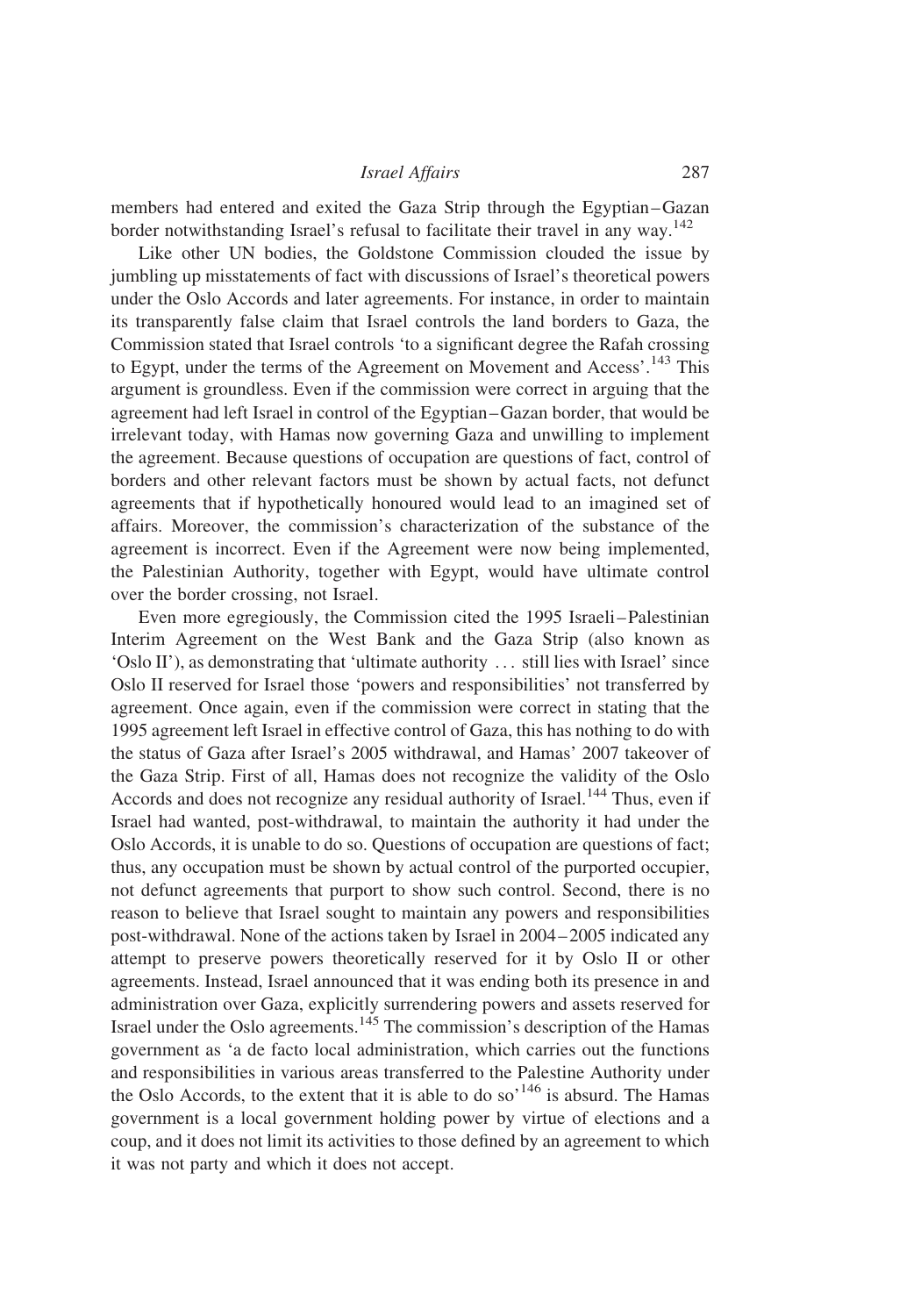Like many of the NGOs, the Goldstone Commission's commitment to the theory that Gaza is occupied by Israel was inconsistent with other claims against Israel made by the commission. For instance, the Goldstone Commission, in order to bolster a claim that Hamas constitutes a political party in large part immune from attack, described some Hamas armed forces in Gaza as the 'police' forces of the 'Gaza authorities', interested solely in the maintenance of domestic order.<sup>147</sup> Likewise, the Commission described Hamas as 'the de facto government authority in Gaza' that 'employ[s] civil servants and workers, run[s] schools, hospitals, traffic police and the administration of justice'.<sup>148</sup> At the same time, the Goldstone Commission denied that Hamas had effective control over Gaza, instead attributing such control to Israel. Needless to say, both positions cannot be true.

One of the most startling arguments made by the Goldstone Commission report is a variant on Bruderlein's claims about the power of the UN Security Council to create an occupation by declaration or non-declaration. The Goldstone Commission argued that Gaza should be considered occupied by Israel, inter alia, because 'the international community continues to regard it as the occupying power'. Naturally, the commission adduced no authority for the proposition that a declaration of 'the international community' has the authority to create a legal status of occupation, where the facts show otherwise. And indeed, the commission produced no evidence of such an international consensus either. Instead, the commission cited in support of its claim of an international consensus the very resolution that appointed the investigatory committee to begin with.<sup>149</sup>

In short, there is little in UN reports to suggest any reasoned argumentation in favour of the position that Gaza is Israeli-occupied territory.

#### Conclusion

It is evident that any fair examination of the law and facts leads to the conclusion that Israel has not occupied Gaza since 2005. Hamas, not Israel, exercises the functions of government in Gaza. Hamas, not Israel, has effective control over the territory. Thus, legally, it is impossible to argue cogently that Israel 'occupies' Gaza.

While a number of NGOs and UN organizations continue to claim that Israel 'occupies' Gaza, such assertions are in plain contradiction of the law and facts, and testament to the degree to which some are willing to distort the standards of international law in service of a political agenda concerning Israel.

Other arguments in favour of the continued Israeli occupation of Gaza may be asserted in better faith, but with no more legal support. Simply put, the law and facts cannot support the myth of an Israeli occupation of Gaza following its 2005 withdrawal and the 2007 Hamas takeover.

#### Acknowledgements

The authors thank Matthew Mainen and Jack Imir for their generous and indispensable research assistance. All hyperlinks were effective as of the date of submission for publication.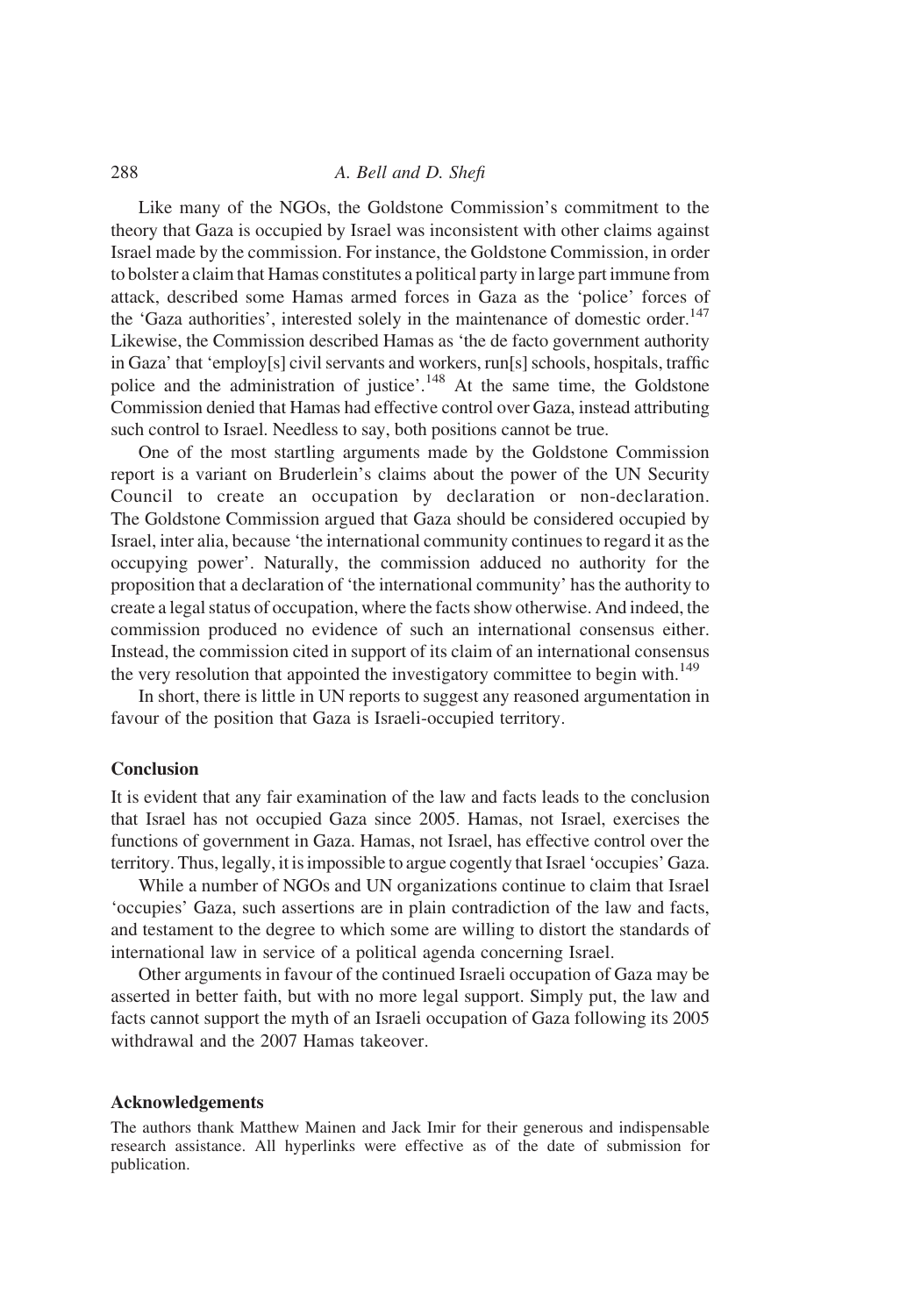#### Notes on contributors

Avi Bell is Professor of Law at Bar-Ilan University Faculty of Law and University of San Diego Law School. He has taught classes on international law, the laws of war and legal aspects of the Arab–Israeli conflict.

Brig. General (Ret.) Dov Shefi is a former Judge Advocate General of IDF and Legal Adviser of the Ministry of Defense, Israel. For the last 10 years, he has lectured on Military Law and the Laws of War at the Bar-Ilan University Faculty of Law.

#### **Notes**

- 1. Address by Prime Minister Ariel Sharon at the Fourth Herzliya Conference (Speech, IDC Herzliya, Herzliya, Israel, December 18, 2003), http://www.mfa.gov.  $i$ l/MFA/Government/Speeches+by+Israeli+leaders/2003/Address+by+PM+  $Ariel + Sharon + at + the + Fourth + Herzliya.htm.$
- 2. Greg Myre, "Israel Lowers Its Flag in the Gaza Strip," New York Times, September 12, 2005, http://www.nytimes.com/2005/09/12/international/middleeast/12mideast.html.
- 3. Jane Hutcheon, "Sharon Pressured Over Disengagement Plan," ABC News, May 24, 2004, http://www.abc.net.au/news/stories/2004/05/24/1114953.htm.
- 4. "Prime Minister Ariel Sharon's Four-Stage Disengagement Plan," Ha'aretz, May 28, 2004, http://www.haaretz.com/hasen/spages/432763.html.
- 5. Israel Ministry of Foreign Affairs, Exit of IDF Forces from the Gaza Strip Completed, September 12, 2005, http://www.mfa.gov.il/MFA/Government/ Communiques/2005/  $Exit+of+IDF+Forces+from+the+Gaza+Strip+completed+12-Sep-2005.htm.$
- 6. Ibid.
- 7. Linda Gradstein, "Last Israeli Troops Exit Gaza Strip," Morning Edition, NPR, September 12, 2005, http://www.npr.org/templates/story/story.php?storyId= 4841877.
- 8. Reuters, "Israel Says it Sets International Border with Gaza," Seattle Times, September 21, 2005, http://seattletimes.nwsource.com/html/nationworld/ 2002511777\_mideast22.html.
- 9. Israel Ministry of Foreign Affairs, Agreed Documents on Movement and Access from and to Gaza, November 15, 2005, http://www.mfa.gov.il/MFA/ Peace+Process/Reference+Documents/Agreed+documents+on+movement+ and +  $access + from + and + to + Gaza + 15 - Nov-2005.htm$ .
- 10. Ibid.
- 11. "Gaza Relief Boat Damaged in Encounter with Israeli Vessel," CNN, December 30, 2008, http://www.cnn.com/2008/WORLD/meast/12/30/gaza.aid.boat/index.html.
- 12. Israel Ministry of Foreign Affairs, Agreed Documents on Movement and Access from and to Gaza, November 15, 2005, http://www.mfa.gov.il/MFA/ Peace+Process/Reference+Documents/Agreed+documents+on+movement+ and +  $access + from + and + to + Gaza + 15 - Nov-2005.htm$ .
- 13. Yaakov Katz, "IDF May Have to Parachute Food to Gaza," Jerusalem Post, June 22, 2007, http://www.jpost.com/servlet/Satellite?cid=1182409612085&page name=JPost%2FJPArticle%2FShowFull.
- 14. Yaheli Moran Zelikovich, "Gaza Students Stuck in Strip," Ynet News, October 21, 2009, http://www.ynetnews.com/articles/0,7340,L-3793623,00.html.
- 15. "Gaza Crossing reopens for Two Days," BBC, September 26, 2006, http://news.bbc. co.uk/2/hi/middle\_east/5370266.stm; Brenda Gazzar, "Egypt Opens Rafah Crossing for 3 Days," Jerusalem Post, February 23, 2009, http://www.jpost.com/servlet/ Satellite?cid=1233304843142&pagename=JPost%2FJPArticle%2FShowFull;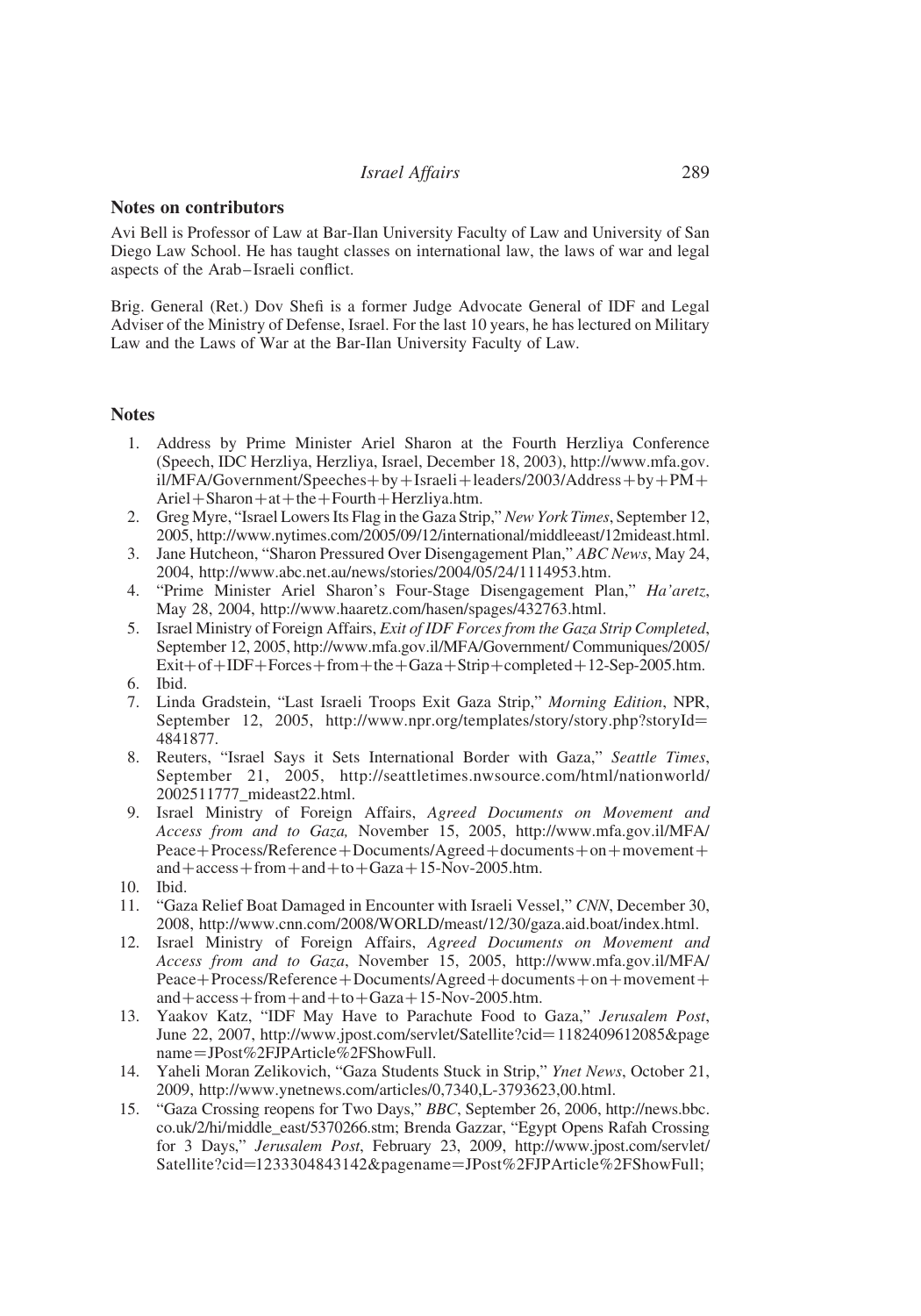"Rafah to Open Saturday, Sunday for 2,400 Pilgrims Heading to Mecca," Ma'an, August, 14, 2009, http://www.maannews.net/eng/ViewDetails.aspx?ID=219030.

- 16. Yaakov Katz, "Israel Livid as Pilgrims Cross Rafah," Jerusalem Post, December 6, 2007, http://www.jpost.com/servlet/Satellite?c=JPArticle&cid=1196847263033 &pagename¼JPost%2FJPArticle%2FShowFull;Yaakov Katz, Khaled Abu Toameh and Herb Keinon, "Israel Riled as Gazans Cross Rafah," Jerusalem Post, January 2, 2008, http://www.jpost.com/servlet/Satellite?pagename=JPost/JPArticle/Show Full&cid=1198517273811 (updated January 3, 2008); AFP, "Hamas Leader in Cario for Talks on Palestinian Unity," Yahoo! News, September 27, 2009, http://ca. news.yahoo.com/s/afp/090927/world/mideast\_conflict\_palestinian\_egypt.
- 17. Nidal al-Mughrabi, "Hundreds of Palestinian Pilgrims Return to Gaza," Reuters, January 2, 2008, http://www.reuters.com/article/featuredCrisis/idUSL02221535.
- 18. Tim McGirk, "Fatah Conference Boosts Abbas but Peace May Remain Elusive," Time, August 12, 2009, http://www.time.com/time/world/article/0,8599,191 5783,00.html (describing Hamas' refusal to permit Fatah members to exit Gaza).
- 19. "Hamas to Issue Permits for Palestinians Leaving Gaza," Alsharq Alawsat, November 26, 2009, http://aawsat.com/english/news.asp?section=1&id=18916.
- 20. "Palestinian Election: Results in Detail," BBC, February 16, 2006, http://news.bbc. co.uk/2/hi/middle\_east/4654306.stm.
- 21. Palestine Central Elections Commission, The Second 2006 PLC Elections: The Final Results for the Electoral Districts, January 29, 2006, http://www.elections.ps/ admin/pdf/Final\_Result\_PLC\_Dist\_Seats\_2\_En.pdf. Note that Hamas ran under the name 'Change and Reform' (see note 20).
- 22. Greg Myre, "Hamas Cabinet is Sworn in, Widening Break with Israelis," New York Times, March 30, 2006, http://query.nytimes.com/gst/fullpage.html?res=9800-E6D91530F933A05750C0A9609C8B63.
- 23. Isabel Kershner and Steven Erlanger, "Palestinian Government is Approved, but Divisions Show Between Fatah and Hamas," New York Times, March 18, 2007, http://query.nytimes.com/gst/fullpage.html?res=9802E3DE1630F93BA2575 0C0A9619C8B63&pagewanted=all.
- 24. "Timeline: Hamas–Fatah Power Struggle," Ha'aretz, May 20, 2009, http://haaretz. com/hasen/spages/1086885.html.
- 25. Ibid.
- 26. The Covenant of the Islamic Resistance Movement, Article 7, August 18, 1988, http://avalon.law.yale.edu/20th\_century/hamas.asp.
- 27. Ibid., arts. 7, 22 and 28.
- 28. Ibid., art. 13.<br>29. "Hamas Reite
- "Hamas Reiterates it will not Recognize Israel, Warns Abbas to Behave," Israel Insider, February 9, 2006, http://web.israelinsider.com/Articles/Security/7765.htm.
- 30. Israel Ministry of Foreign Affairs, Hamas Terrorist Attacks, March 22, 2004, http://www.mfa.gov.il/MFA/Terrorism-+Obstacle+to+Peace/Terror+Groups/  $Hamas + terror + attacks + 22-Mar-2004.htm$  (listing attacks from 2000 to 2004).
- 31. Israel Ministry of Foreign Affairs, The Hamas Terror War Against Israel, http://www. mfa.gov.il/MFA/Terrorism-+Obstacle+to+Peace/Palestinian+terror+since+  $2000$ /Missile + fire + from + Gaza + on + Israeli + civilian + targets + Aug + 2007.htm.
- 32. Herb Keinon, "PM: Hamas to Blame for Attack," Jerusalem Post, June 25, 2006, http://www.jpost.com/servlet/Satellite?cid=1150885841743&pagename=JPost %2FJPArticle%2FShowFull.
- 33. Amos Harel, Mijal Greenberg and Yoav Stern, "IDF Kills at Least Eight Palestinians in Gaza Fighting," Ha'aretz, October 13, 2006, http://www.haaretz. com/hasen/spages/774490.html.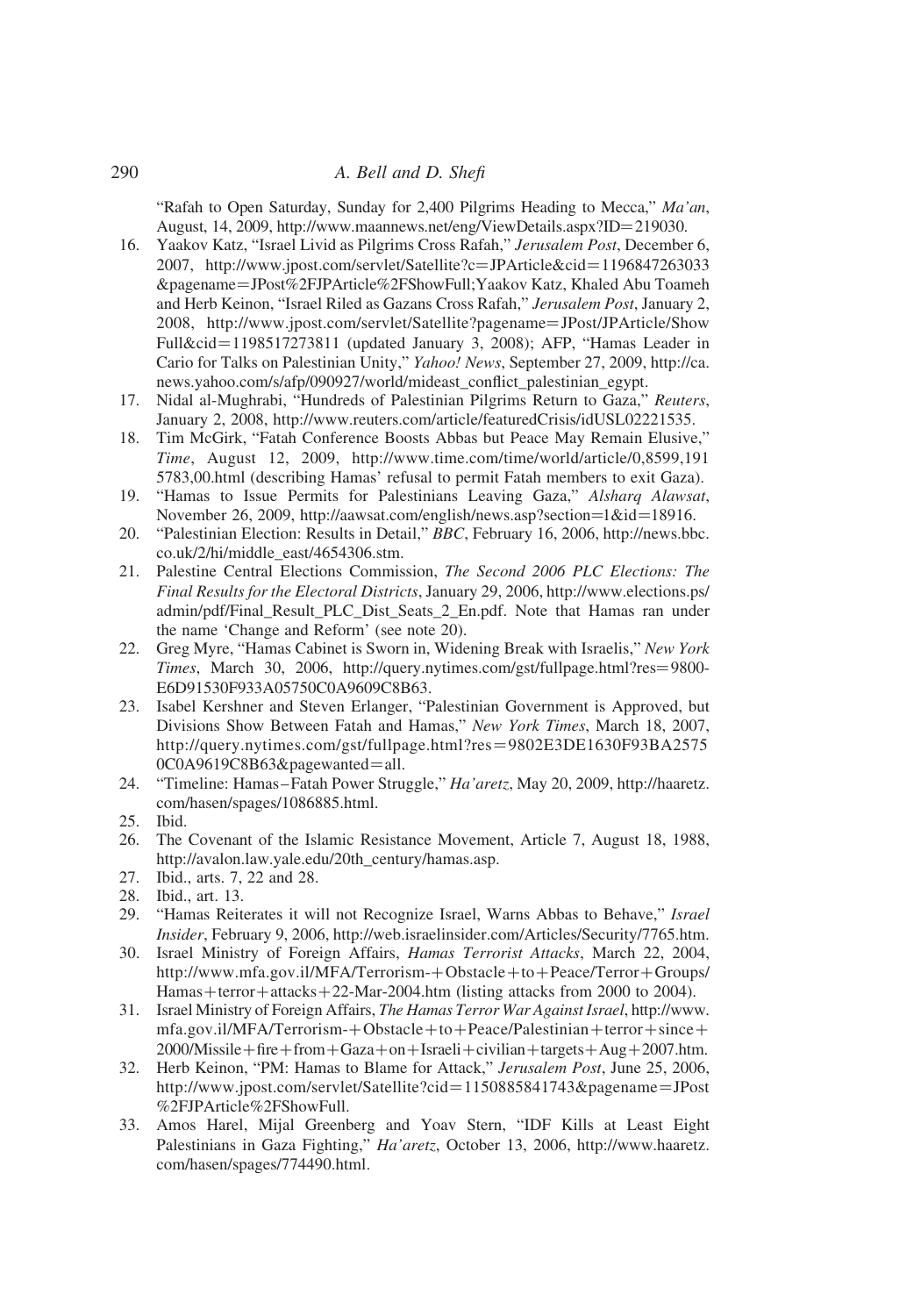- 34. "Israel Cabinet: IDF Gaza Operation Summer Rains to Continue," Israel News Agency, July 10, 2006, http://www.israelnewsagency.com/cabinetisraelgaza480710.html.
- 35. "Operation Cast Lead," Ynet News, December 29, 2008, http://www.ynetnews.com/ articles/0,7340,L-3646673,00.html.
- 36. "Hamas: 87 Shells Fired at Israeli Targets in 24 Hours," Ma'an News Agency, December 25, 2008, http://www.maannews.net/en/index.php?opr=ShowDetails&  $ID = 34211.$
- 37. Israel Ministry of Foreign Affairs, Humanitarian Aid to Gaza during IDF Operation, January 18, 2009, http://www.mfa.gov.il/MFA/Government/Com muniques/2009/Humanitarian\_aid\_to\_Gaza\_following\_6\_month\_calm.htm.
- 38. Convention (IV) Relative to the Protection of Civilian Persons in Time of War. Geneva, August 12, 1949, 75 UNTS 287.
- 39. Hague Convention (IV) Respecting the Laws and Customs of War on Land, Annex (Regulations), October 18, 1907, 36 Stat. 2277, 1 Beavens 631.
- 40. The text of Article 42 of the Hague Regulations of 1907 reads "Territory is considered occupied when it is actually placed under the authority of the hostile army. The occupation extends only to the territory where such authority has been established and can be exercised."
- 41. See Geneva Convention (IV), (1949), art. 6.
- 42. Hague Convention (IV), Annex (Regulations), (1907), art. 42.
- 43. Eyal Benvenisti, The International Law of Occupation (Princeton, NJ: Princeton University Press, 1993), 4.
- 44. Yoram Dinstein, The International Law of Belligerent Occupation (Cambridge: Cambridge University Press, 2009), 43.
- 45. United States of America v. Wilhelm List et al., 8 Law Reports of Trials of Major War Criminals 38, 55–56 (United Nations War Crimes Commission 1949).
- 46. The United Nations War Crimes Commission, Law Reports of Trials of War Criminals Vol. VIII 15–21 (1949), Trial of Carl Bauer, Ernst, Schrameck and Herbert Falten, www.loc.gov/rr/frd/Military\_Law/pdf/Law-Reports\_Vol-8.pdf.
- 47. United States of America v. Wilhelm List et al. (note 45).
- 48. Hersch Lauterpacht, The Law of War on Land: Being Part III of the Manual of Military Law (London: HMSO, 1958).
- 49. International Court of Justice (ICJ), Case concerning Armed Activities on the Territory of the Congo (DRC v. Uganda) (December 19, 2005), 2005 ICJ Rep. 116, http://www.icj-cij.org/docket/files/116/10455.pdf.
- 50. Ibid., at 173.
- 51. Ibid., at 168, 173, 175.
- 52. Ibid., at 169.
- 53. Dinstein, The International Law of Belligerent Occupation (note 44), 44.
- 54. Wolff Heintschel von Heinegg, "Factors in War to Peace Transitions," Harvard Journal of Law and Public Policy 27 (2004): 843, 845.
- 55. Yehuda Z. Blum, "The Missing Reversioner: Reflections on the Status of Judea and Samaria," Israel Law Review 3 (1968): 279. For indication that the Government of Israel has adopted Professor Blum's thesis, see M. Shamgar, "The Observance of International Law in the Administered Territories," Israel Yearbook on Human Rights 1 (1971): 262.
- 56. Eyal Benvenisti, "Responsibility for the Protection of Human Rights under the Interim Israeli-Palestinian Agreements," Israel Law Review 28 (1994) 297. While Benvenisti held that Israel was no longer an occupier, he references an argument to the contrary. See Human Rights Watch, "Human Rights under Palestinian Partial Self-Rule," February 1995, 31, http://www.hrw.org/en/node/78153.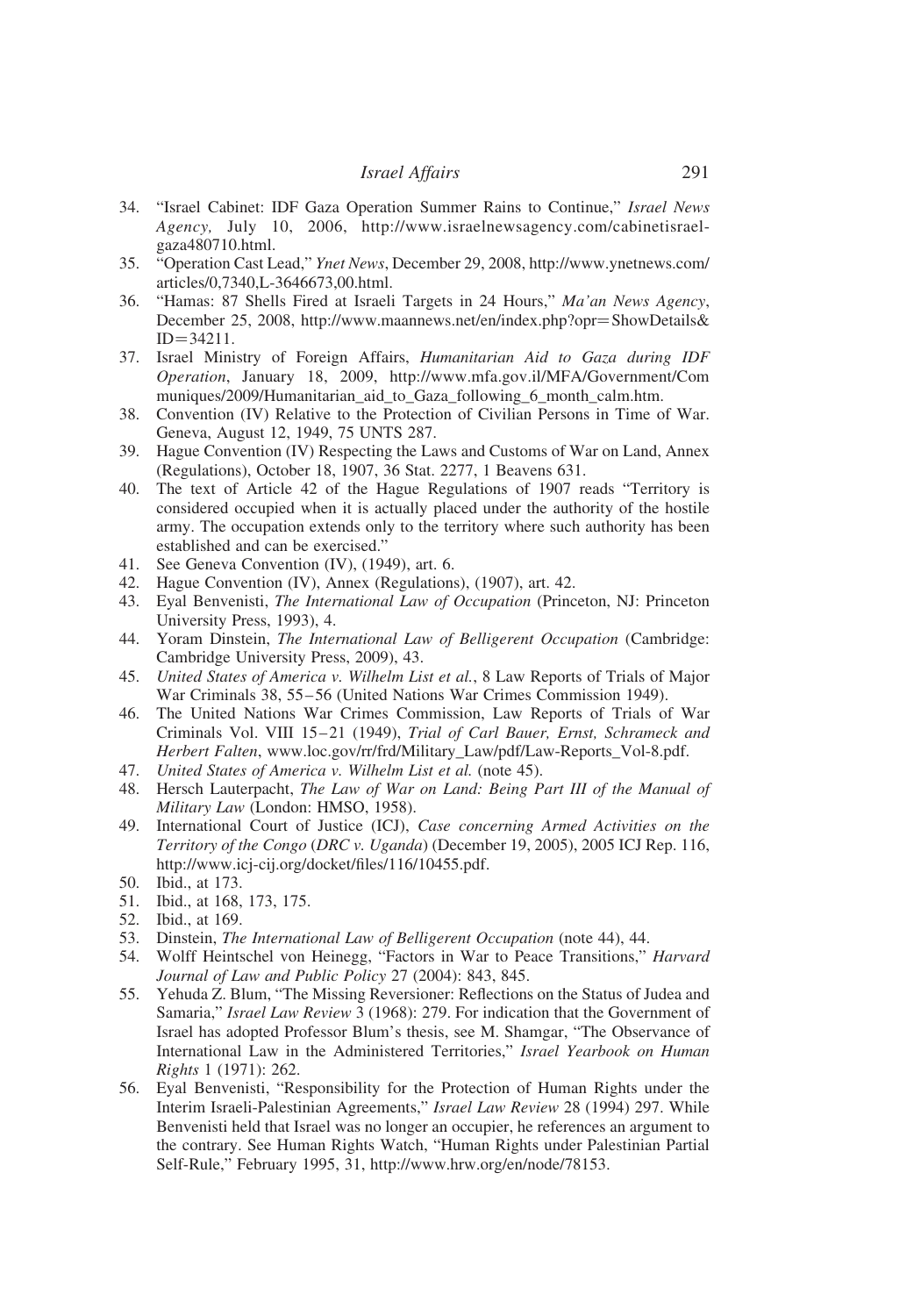- 57. Benvenisti, "Human Rights under the Interim Agreements" (note 56), 307–16.
- 58. "Israel in 'All-Out War' with Hamas," Al-Jazeera, December 30, 2008, http:// english.aljazeera.net/news/middleeast/2008/12/2008122994140674153.html.
- 59. Charles Levinson, "Hamas Police Lay Down Law in Gaza," Telegraph, July 1, 2007, http://www.telegraph.co.uk/news/worldnews/1556185/Hamas-police-laydown-law-in-Gaza.html.
- 60. "German Conference Seeks to Bolster Palestinian Police, Courts," Ha'aretz, June 24, 2008, http://haaretz.com/hasen/spages/995751.html; Amira Haas, "Hamas Tightens Control on State Institutions in Gaza," Ha'aretz, November 12, 2007, http:// 192.118.73.5/hasen/pages/ShArtStEng.jhtml?itemNo=933389&contrassID=1&  $subContrassID = 1$ &title = %27Hamas %20tightens %20control %20on %20state % 20institutions%20in%20Gaza%27&dyn\_server=172.20.5.5; "Rafah Man Sentenced to Lifetime Hard Labor for Collaboration," July 19, 2009, Ma'an News Agency, http:// www.maannews.net/eng/ViewDetails.aspx?ID=213038.
- 61. Al-Haq, "Overview of the Internal Human Rights Situation in the Occupied Palestinian Territory," press release, June 13, 2009, http://www.alhaq.org/etem  $plate.php?id=456.$
- 62. "Hamas Purges Gaza Schools of Rival Fatah Teachers," Fox News, August 27, 2008, http://www.foxnews.com/story/0,2933,411601,00.html.
- 63. "Hamas Launches TV Station in Gaza," BBC, January 9, 2006, http://news.bbc.co. uk/2/hi/middle\_east/4596630.stm.
- 64. Kim Murphy, "Hamas Victory is Built on Social Work," Los Angeles Times, March 2, 2006, http://articles.latimes.com/2006/mar/02/world/fg-charity2; Council on Foreign Relations, "Backgrounder: Hamas," January 7, 2009, http://www.cfr.org/ publication/8968/.
- 65. Yaakov Katz, "Security and Defense: Veiled Anxiety," Jerusalem Post, August 6, 2009, http://www.jpost.com/servlet/Satellite?cid=1249418544493&page name=JPost%2FJPArticle%2FShowFull.
- 66. Cynthia Johnston, "In Gaza, Palestinians Pitch Tents to Claim Land," Reuters, October 21, 2005, available at http://www.redorbit.com/news/health/279808/ in\_gaza\_palestinians\_pitch\_tents\_to\_claim\_land/.
- 67. Ali Waked, "Gaza: Hamas Imposes 'Koran Levy'," Ynet News, July, 2009, http:// www.ynetnews.com/articles/0,7340,L-3740684,00.html.
- 68. While Egypt controls the Egyptian side of the Egypt–Gaza border, and Israel the Israeli side of the Israel–Gaza border, Hamas controls the Gazan side of the borders beyond the security zone. See "Hamas to Arrest Fatah Members Who Snuck Out," Ma'an News Agency, August 1, 2009, http://www.maannews.net/eng/ViewDetails.  $a$ spx?ID = 216058. For additional sources see notes 18 and 19 above.
- 69. Diaa Hadid, "Hamas Dress Code Aims to Make Gaza More Islamic," Associated Press, July 28, 2009, available at http://abcnews.go.com/International/wireStory?  $id = 8188969.$
- 70. Benvenisti, "Human Rights under the Interim Agreements" (note 56), 299–303. f
- 71. "Who Are Hamas," BBC, January 4, 2009, http://news.bbc.co.uk/2/hi/1654510.stm; Bret Stephens, interviewed by Fareed Zakaria, Fareed Zakaria GPS, CNN, January 11, 2009, transcript available at http://edition.cnn.com/TRANSCRIPTS/0901/11/ fzgps.01.html.
- 72. 2009 Report of the United Nations Fact Finding Mission on the Gaza Conflict (hereinafter, the Goldstone Commission report), http://www2.ohchr.org/english/ bodies/hrcouncil/docs/12session/A-HRC-12-48.pdf at 381. The Goldstone Commission's argument that Gaza is nevertheless 'occupied' by Israel is discussed further infra.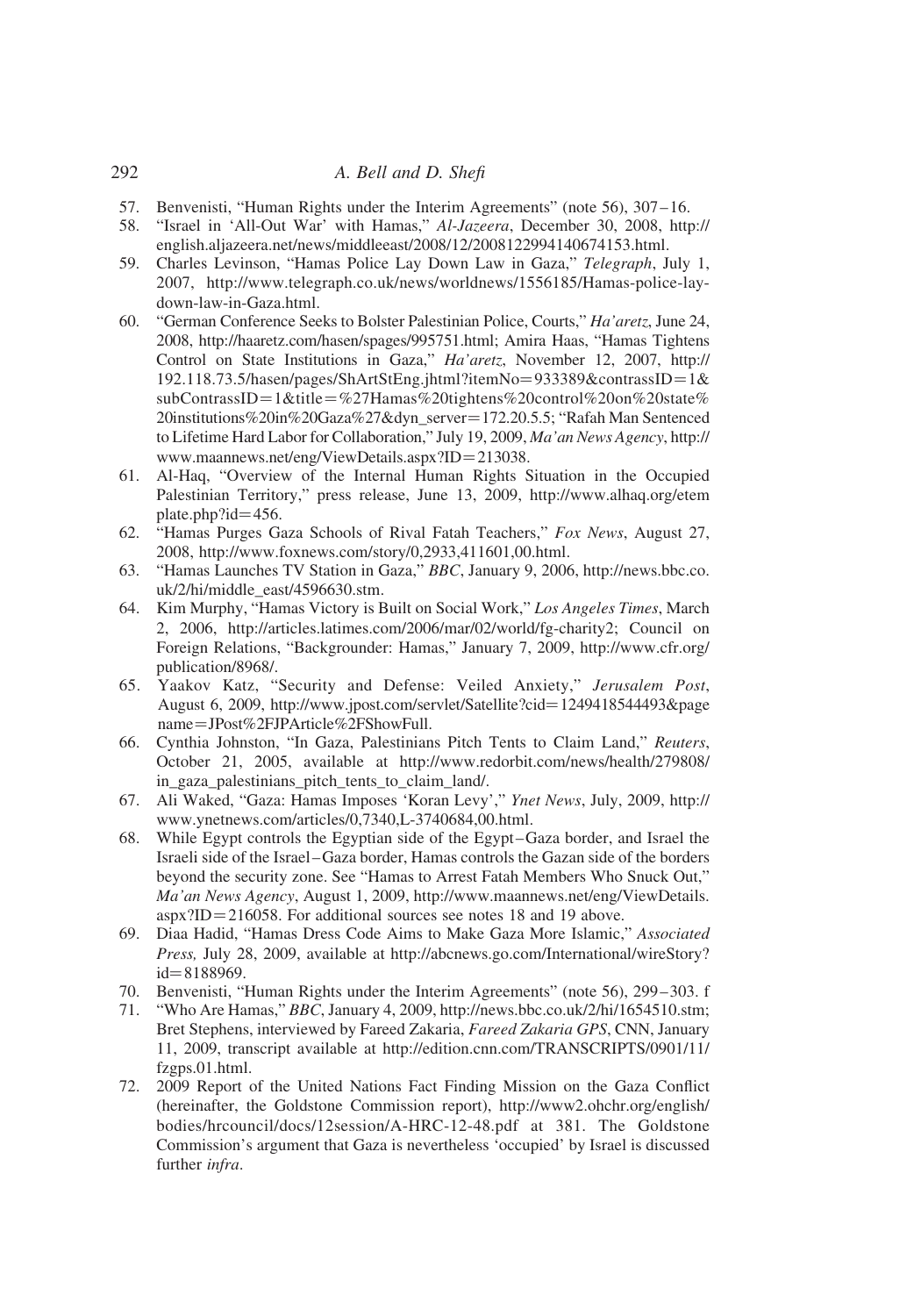- 73. Katrin Bennhold, "Could the I.C.C. Try Israel?," New York Times, February 1, 2009, http://dealbook.blogs.nytimes.com/2009/02/01/could-the-icc-try-israel; John Quigley, "The Palestinian Declaration to the International Criminal Court: The Statehood Issue," Rutgers Law Record 35 (2009), http://www.lawrecord.com/files/ 35-rutgers-l-rec-1.pdf.
- 74. Claude Bruderlein, "Legal Aspects of Israel's Disengagement Plan Under International Humanitarian Law," Program on Humanitarian Policy and Conflict Resolution at Harvard University, November 2004, http://opt.ihlresearch.org/index.  $cfm?fuseaction = Page.viewPage\&pageId = 774.$
- 75. Ibid., 10.
- 76. Ibid., 17.
- 77. Ibid., 11.
- 78. Dinstein, The International Law of Belligerent Occupation (note 44), 273.
- 79. PLO Negotiations Affairs Department, The Israeli "Disengagement" Plan: Gaza Still Occupied, October 7, 2004, http://www.nad-plo.org/print.php?view=facts gaza\_gazaplan.
- 80. PLO Negotiations Affairs Department, The Israeli "Disengagement" Plan: Gaza Still Occupied (Updated September 2005), http://www.nad-plo.org/print.php? view=facts\_gaza\_GAZA%20STILL%20OCCUPIED.
- 81. See Sharon's Gaza Disengagement Plan, May 28, 2004, Section III.A.3, http:// www.knesset.gov.il/process/docs/DisengageSharon\_eng.htm.
- 82. UN Charter art. 51. Interestingly, the International Court of Justice has opined that a right of self-defence can only be asserted against sovereign states under this article. See International Court of Justice (ICJ), Advisory Opinion Concerning Legal Consequences of the Construction of a Wall in the Occupied Palestinian Territories (July 9, 2004), 2004 ICJ Rep. 131. at 138–9, http://www.icj-cij.org/docket/files/131/ 1671.pdf. This claim is highly disputed. For judges sitting on the case See Judge Buergenthal's declaration, at 5–6, http://www.icj-cij.org/docket/files/131/1687.pdf; as well as Judge Higgin's separate opinion, at 33–4, http://www.icj-cij.org/docket/ files/131/1681.pdf. For scholarly views see Sean D. Murphy, "Agora: ICJ Advisory Opinion on Construction of a Wall in the Occupied Palestinian Territory: Self-Defense and the Israeli Wall Advisory Opinion: an Ipse Dixit from the ICJ?," American Journal of International Law 99 (2005) 62. Gregory E. Maggs, "The Campaign to Restrict The Right to Respond to Terrorist Attacks in Self-Defense Under Article 51 of the U.N. Charter and what the United States Can do about It," Regent Journal of International Law 4 (2006) 149. It should be noted that if the court's position is correct, the assertion of a right to self-defense is tantamount to accepting the sovereign independence of the territory against which the assertion is made.
- 83. For a list of countries that recognize a Palestinian State, see Palestinian National Authority, International Recognition of the State of Palestine, http://web.archive.org/web/20060404211437/http://www.pna.gov.ps/Government/gov/recognition \_of\_the\_State\_of\_Palestine.asp. For examples of the Palestinians engaging in foreign relations, see Zoi Constantine, "Protest Held Outside Embassy in Abu Dhabi," The National, December 28, 2008, http://www.thenational.ae/article/ 20081229/NATIONAL/910317524/1041; "Barakat Al-Farra Appointed PA Ambassador to Egypt," Ma'an, June 11, 2009, http://www.maannews.net/eng/ ViewDetails.aspx?ID=237493; Mohammad Ben Hussein, "King Discusses Emerging Obstacles to Peace with Abbas, Mitchel," Jordan Times, November 3, 2009, http://www.jordantimes.com/?news=21271.
- 84. SC Res. 1373, U.N. Doc. S/RES/1373 (September 28, 2001) places member states under a Chapter VII UN Security Council mandate to combat international terrorism. For information regarding the boycott of Hamas, see Michael Jansen,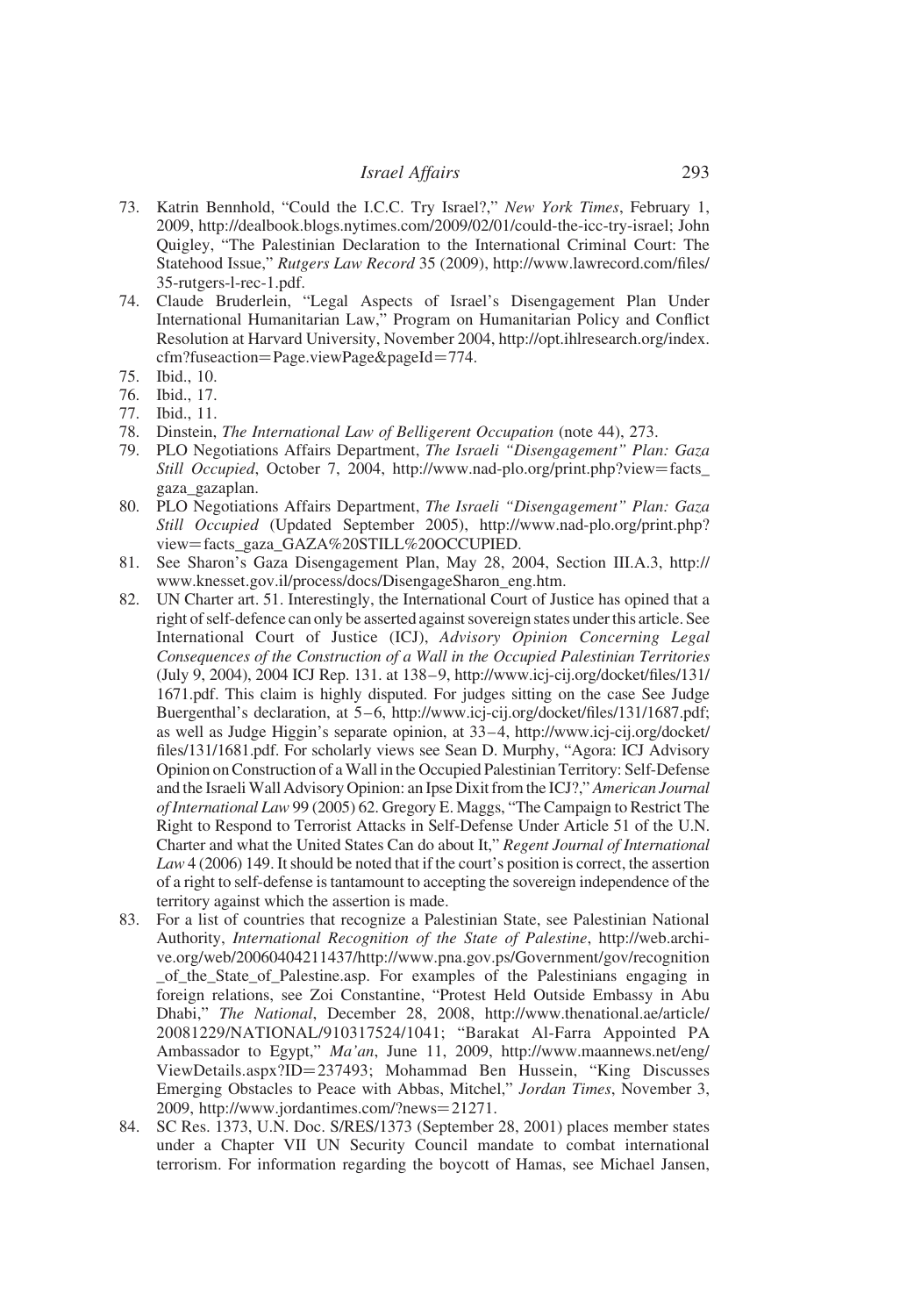"Egyptians Press EU and US to Reconsider Boycott of Hamas," Irish Times, March 18, 2009, http://www.irishtimes.com/newspaper/world/2009/0318/122424 3006577.html.

- 85. George Baghdadi, "Syria Congratulates Hamas on Gaza 'Victory,'" CBS News, January 24, 2009, http://www.cbsnews.com/blogs/2009/01/24/world/worldwatch/ entry4750858.shtml; Farid Ghadry, "From Hama to Hamas: Syria's Islamist Policies," inFocus 3, no. 1 (2009), http://www.jewishpolicycenter.org/830/ from-hama-to-hamas-syrias-islamist-policies.
- 86. Volker Windfuhr, Ulrike Putz, and Yassin Musharbash, "Egypt Gets Israel and Palestinians to Negotiating Table," Spiegel Online, January 8, 2009, http://www. spiegel.de/international/world/0,1518,600132,00.html.
- 87. AP, "Hamas Seizes Aid Meant for Red Cresent," Ynet News, July 2, 2008, http:// www.ynet.co.il/english/articles/0,7340,L-3504227,00.html; AP, "Fatah Activists Don Islamic Garb to Flee Hamas-run Gaza," Haaretz, July 31, 2009, http://www. haaretz.com/hasen/spages/1104394.html.
- 88. SC Res. 748, UN SCOR, 47th Sess., 3063d mtg., UN Doc. S/RES/748 (1992).
- 89. Hans-Peter Gasser, "Protection of the Civilian Population," in The Handbook of Humanitarian Law in Armed Conflicts, ed. Dieter Fleck (New York: Oxford University Press, 1995), 243.
- 90. PLO Negotiations Affairs Dep't (note 79).
- 91. USA v. Wilhelm List [The Hostages Case], reprinted in Law Reports of Trials of War Criminals 3 (1949): 56.
- 92. Iain Scobbie, "Is Gaza Still Occupied Territory?," Forced Migration Review 26 (August 2006): 18, http://www.fmreview.org/FMRpdfs/FMR26/FMR26full.pdf.
- 93. Prosecutor v. Naletilic and Martinovic, Case No. IT-98-34-T, Judgment in Trial Chamber, P 217 (March 31, 2003), http://www.icty.org/x/cases/naletilic\_martinovic/ tiug/en/nal-ti030331-e.pdf.
- 94. Ibid. at 217. 95. Ibid. at 219–21.
- 
- 96. Ibid.
- 97. Ibid. at 219.
- 98. Geneva Convention (IV) (1949), art. 6.
- 99. Dinstein, The International Law of Belligerent Occupation (note 44), 48.
- 100. See, for example, Yoram Dinstein, "Zion Will Be Redeemed by International Law," HaPraklit 27 (1971): 573 (Hebrew).
- 101. Ibid., 276–80.
- 102. Israeli–Palestinian Interim Agreement on the West Bank and the Gaza Strip (1995), article XI(1), http://www.mfa.gov.il/MFA/Peace+Process/Guide+to+the+Peace+ Process/THE+ISRAELI-PALESTINIAN+INTERIM+AGREEMENT.htm.
- 103. Dinstein, The International Law of Belligerent Occupation (note 44), 279.
- 104. Ibid., 43.
- 105. Dinstein states that the Gaza–Egypt border was breached in January 2008. Ibid., 278. Dinstein does not acknowledge the numerous other crossings coordinated by Hamas and Egypt.
- 106. Ibid.
- 107. Ibid., 44–45.
- 108. HCJ 9132/07 Ahmed v. Prime Minister (Electricity and Fuel case) (2008).
- 109. Dinstein, The International Law of Belligerent Occupation (note 44), 279.
- 110. Ibid., 45.
- 111. Sari and Kenneth Mann, "Disengaged Occupiers: The Legal Status of Gaza," Gisha, January 2007, 29–62, http://www.gisha.org/UserFiles/File/Report%20for%20the%20 website.pdf.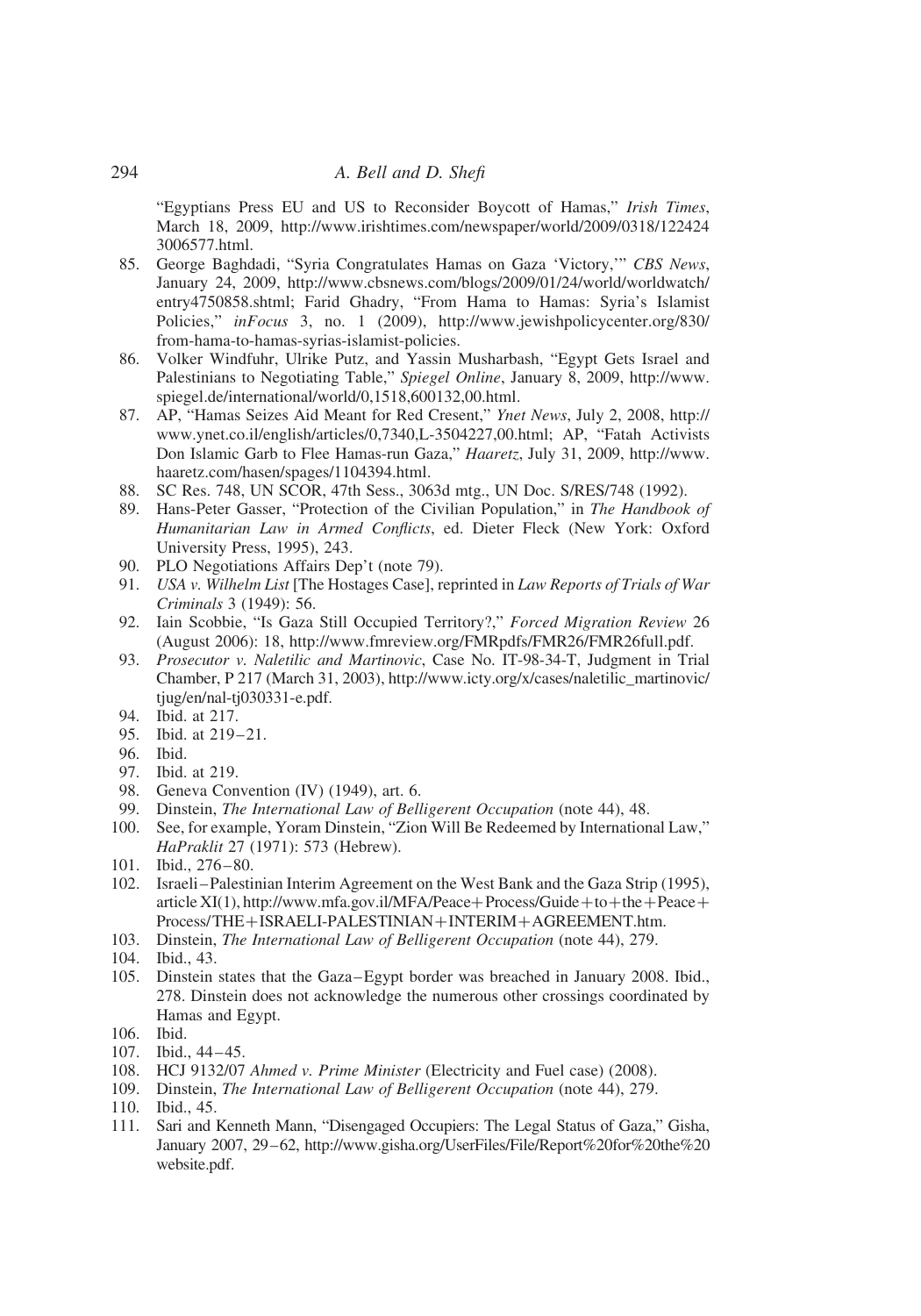- 112. Ibid., 32.
- 113. Gisha and Physicians for Human Rights-Israel, "Rafah Crossing: Who Holds the Keys?," March 2009, 43, http://www.clink.co.il/gisha/Rafah\_Report\_Eng.pdf.
- 114. Ibid., 61–2 (noting that in December 2007, Egypt permitted the crossing of 2200 Palestinians). Egypt has repeatedly permitted crossings since. For instance, in August 2009 it permitted the passage of 2400 persons. See "Rafah to Open Saturday, Sunday for 2,400 pilgrims heading to Mecca," Ma'an, August 15, 2009, www.maannews.net/eng/ViewDetails.aspx?ID= $219030$ .
- 115. Bashi and Mann, "Disengaged Occupiers" (note 111), 50.
- 116. Ibid., 69–72.
- 117. Gaza–Jericho Agreement Annex IV: Protocol on Economic Relations, Isr.-PLO, art. VI, April 29, 1994, http://www.mfa.gov.il/MFA/Peace+Process/Guide+to+  $the + Peace + Process/Gaza-Jericho + Agreement + Annex + IV + - + Economic +$ Protoco.htm.
- 118. International Monetary Fund, "West Bank and Gaza: Recent Fiscal and Financial Developments," 2006, http://www.imf.org/external/np/wbg/2006/eng/rr/pdf/ fis\_1006.pdf.
- 119. See SC Res. 1373, UN Doc. S/RES/1373 (Sept. 28, 2001); reaffirmed by S/RES/1390/2002 (January 16, 2002).
- 120. Waked, Gaza: "Hamas Imposes 'Koran Levy'" (note 67).
- 121. Bashi and Mann, "Disengaged Occupiers" (note 111), 77–80.
- 122. Ibid., 57.
- 123. Ibid., 74–5.
- 124. Human Rights Watch, "Israel: 'Disengagement' Will Not End Gaza Occupation," October 28, 2004, http://www.hrw.org/en/news/2004/10/28/israel-disengagementwill-not-end-gaza-occupation.
- 125. Ibid.
- 126. Human Rights Watch, "Israel/Egypt: Choking Gaza Harms Civilians," February 18, 2009, http://www.hrw.org/en/news/2009/02/18/israelegypt-choking-gaza-harmscivilians.
- 127. See Human Rights Watch, "Israel: 'Disengagement' Will Not End Gaza Occupation" (note 124).
- 128. "Gaza Telecommunications Systems Offline," Ma'an, January 4, 2009, http://www.maannews.net/eng/ViewDetails.aspx?ID=207488; "Gaza at Risk of Telecom Blackout," ITP, January 6, 2009, http://www.itp.net/542833-gaza-at-riskof-telecoms-blackout-.
- 129. "Egypt to Increase Power Supply to Gaza," Ma'an, August 9, 2009, www.maannews.net/eng/ViewDetails.aspx?ID=217713 (updated October 8, 2009), discussing Gaza's independent electricity generating capacity and plans for increased electricity importation from Egypt.
- 130. See "Financing Secured to Hook Gaza to Egypt's Electricity Grid," Ynet News, February 26, 2008, http://www.ynetnews.com/articles/0,7340,L-3511497,00.html; "Hamas Loses Gaza Cell Phone, Land Line Networks," World Tribune, January 7, 2009, http://www.worldtribune.com/worldtribune/WTARC/2009/me\_hamas 0020\_01\_08.asp.
- 131. See supra note 129.
- 132. Heather Sharp, "Guide: Gaza Under Blockade," BBC, June 15, 2009, http://news.bbc.co.uk/2/hi/middle\_east/7545636.stm.
- 133. Yaakov Katz, "Israeli Metal Used For Kassam Rockets," Jerusalem Post, March 4, 2007, http://www.jpost.com/servlet/Satellite?pagename=JPost/JPArticle/Show Full&cid=1171894568749.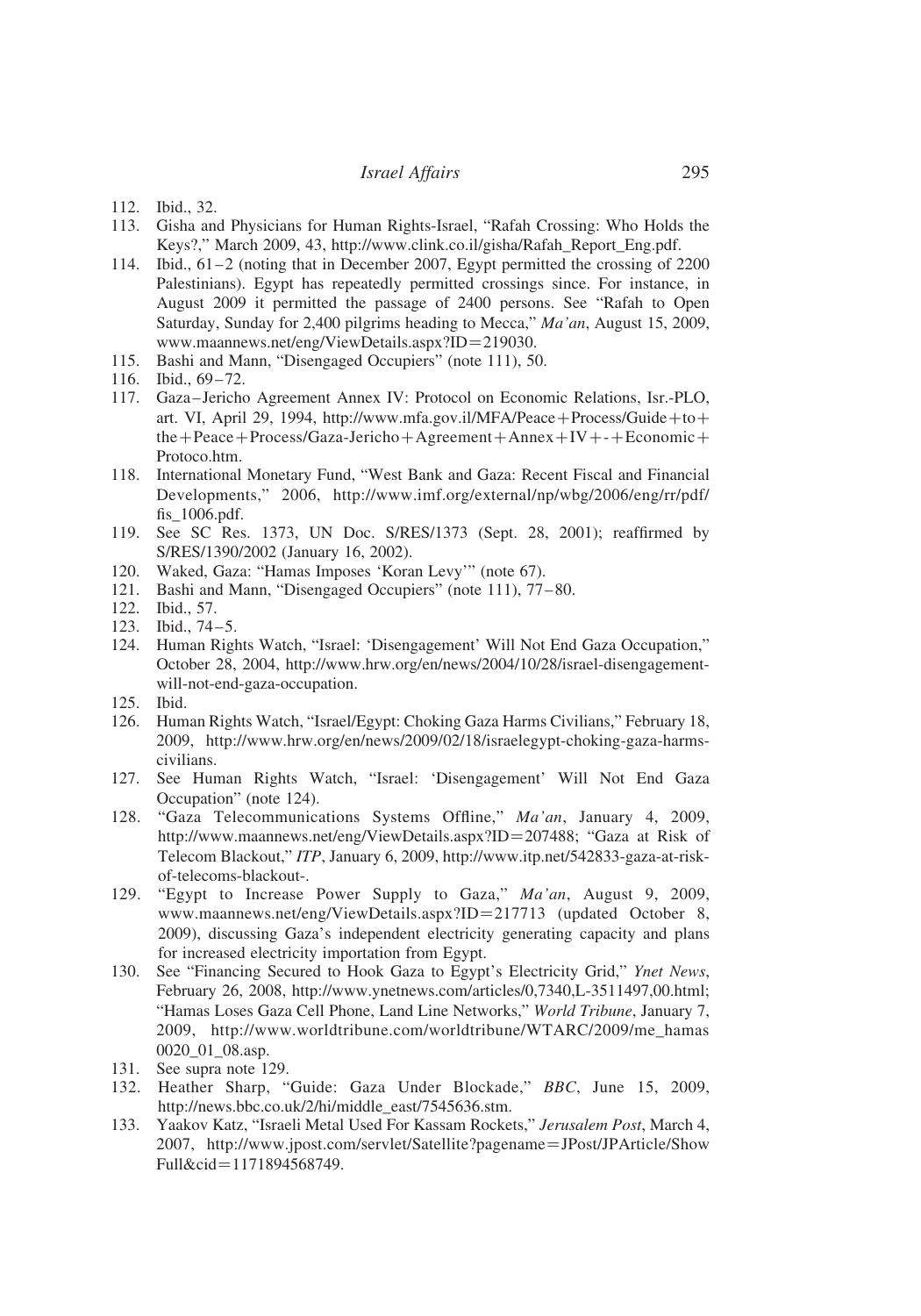- 134. Daniel Engber, "Where Does Israel Get Oil?," Slate, July 14, 2006, http://www. slate.com/id/2145704/.
- 135. AP, "Singapore To Open First Desalination Plant in Bid for Water Self-Sufficiency," ENN, September 13, 2005, http://www.enn.com/top\_stories/article/2579.
- 136. Human Rights Watch Oral Statement on Gaza to the UN Human Rights Council, Human Rights Watch, January 24, 2008, http://www.hrw.org/en/news/ 2008/01/23/human-rights-watch-oral-statement-gaza-un-human-rights-council.
- 137. Amnesty International, "Israel and the Occupied Palestinian Territories: Submission to the UN Universal Periodic Review," July 23, 2008, 4, http://www.amnesty.org/en/library/info/MDE15/029/2008/en.
- 138. Hague Convention (IV), Annex (Regulations) (1907), art. 43.
- 139. *USA v. Wilhelm List* [The Hostages Case] (note 91).
- 140. See for example Palestinian Centre for Human Rights, "Implementation not Impunity: International Humanitarian Law Still Not Being Applied to the Occupied Palestinian Territory," July 2005, 8, http://www.pchrgaza.org/files/Reports/ English/pdf\_spec/PCHR%20Memorandum%20Implementation.pdf; Euro-Mediterranean Human Rights Network, "Disengagement with Effective Control," October 2005, http://en.euromedrights.org/index.php/publications/emhrn\_publications/emhrn\_publications\_2005/3613.html; B'Tselem, "2007 Annual Report: Human Rights in Occupied Territories," December 2007, 18, http://www.btselem.org/Download/200712\_Annual\_Report\_eng.pdf; Amnesty International, "The Conflict in Gaza: A Briefing on Applicable Law, Investigations and Accountability," January 2009, 7–8, http://www.amnesty.org/en/library/asset/MD-E15/007/2009/en/4dd8f595-e64c-11dd-9917-ed717fa5078d/mde150072009en.pdf.
- 141. Goldstone Commission report at 187.
- 142. Ibid., at 8.
- 143. Ibid., at 278.
- 144. "Who are Hamas" (note 71).
- 145. Israel Ministry of Foreign Affairs, Exit of IDF Forces from the Gaza Strip Completed (note 5).
- 146. Goldstone Commission report, at 280.
- 147. Goldstone Report, at 393–438.
- 148. Ibid., at 383.
- 149. Goldstone Commission report, at 277 and n. 163.